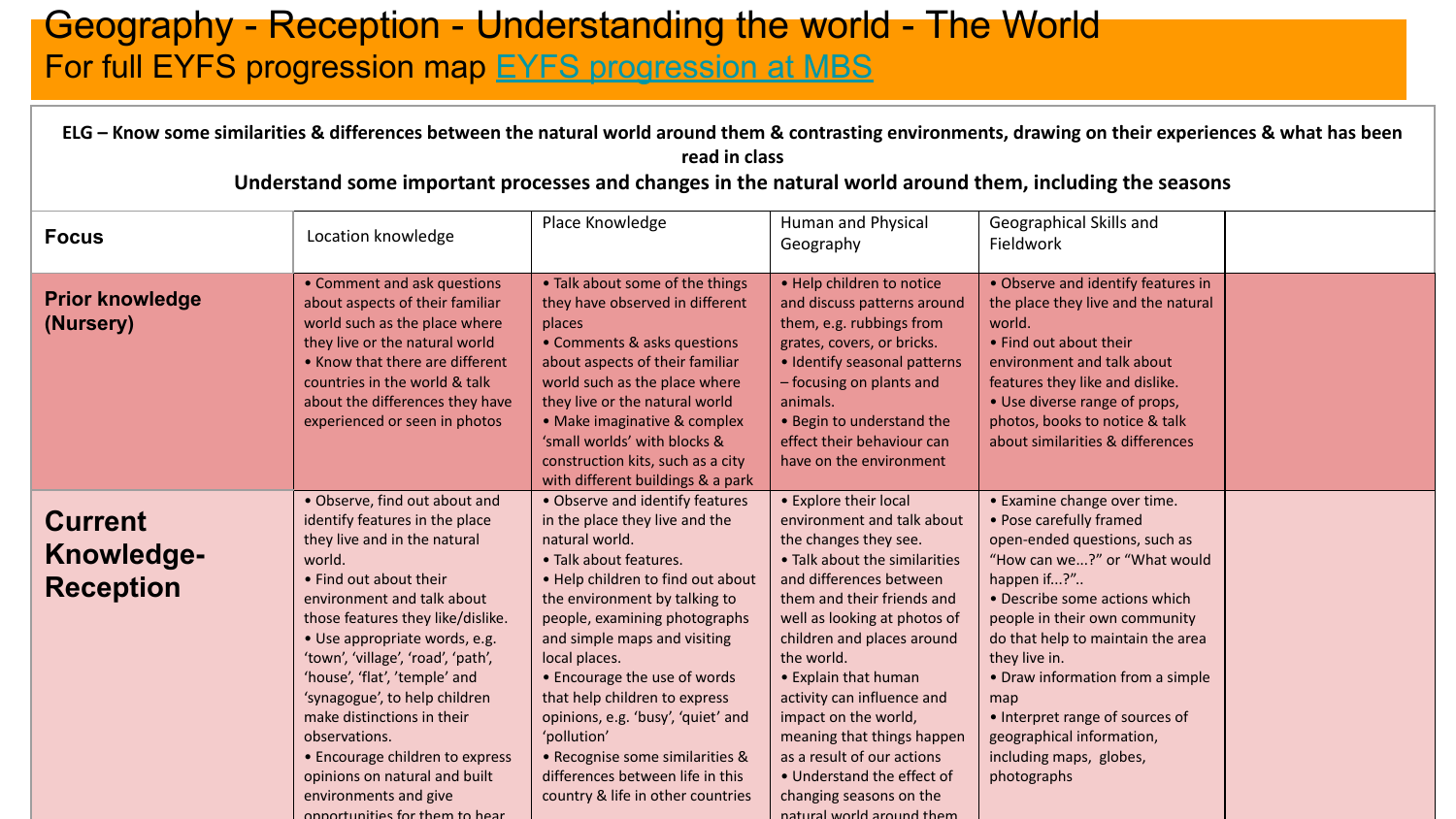# Geography - Year 1- Local area- linked to seasons

weather patterns and the patterns of the patterns of the patterns of the patterns of the patterns of the patterns of the patterns of the patterns of the patterns of the patterns of the patterns of the patterns of the patte

weather the contract of the contract of the contract of the contract of the contract of the contract of the contract of the contract of the contract of the contract of the contract of the contract of the contract of the co

| <b>Prior knowledge</b>                                                                                                                                                                                                                                                                                                                                                                                                             | <b>Current Knowledge-</b><br>$\bullet$<br>$\bullet$                                                                                                                                                                                 | use world maps, atlases and globes to identify the United Kingdom<br>[for example, near and far; left and right], to describe the location of features and routes on a map<br>features; devise a simple map; and use and construct basic symbols in a key<br>use simple fieldwork and observational skills to study the geography of their school and its grounds<br>and the key human and physical features of its surrounding environment.<br>identify seasonal and daily weather patterns in the United Kingdom |                                                            |                                                      |                                                                 | use simple compass directions (North, South, East and West) and locational and directional language<br>use aerial photographs and plan perspectives to recognise landmarks and basic human and physical | <b>Future</b><br>Knowledge                                                                                                                                                        |
|------------------------------------------------------------------------------------------------------------------------------------------------------------------------------------------------------------------------------------------------------------------------------------------------------------------------------------------------------------------------------------------------------------------------------------|-------------------------------------------------------------------------------------------------------------------------------------------------------------------------------------------------------------------------------------|--------------------------------------------------------------------------------------------------------------------------------------------------------------------------------------------------------------------------------------------------------------------------------------------------------------------------------------------------------------------------------------------------------------------------------------------------------------------------------------------------------------------|------------------------------------------------------------|------------------------------------------------------|-----------------------------------------------------------------|---------------------------------------------------------------------------------------------------------------------------------------------------------------------------------------------------------|-----------------------------------------------------------------------------------------------------------------------------------------------------------------------------------|
| <b>Early Learning Goal</b><br><b>Children know</b><br>about similarities<br>and differences in<br>relation to places,<br>objects, materials<br>and living things.<br>They talk about the<br>features of their<br>own immediate<br>environment and<br>how environments<br>might vary from one<br>another. They make<br>observations of<br>animals and plants<br>and explain why<br>some things occur,<br>and talk about<br>changes. | Look at where our<br>school is.<br>Look at the<br>human and<br>physical features<br>Create a map of<br>the school- using<br>a simple key<br>Use directionals<br>language to find<br>your way around<br>our school.<br>Look at daily | Look at where<br>MB is located<br>Look at the<br>human and<br>physical<br>features found<br>in MB<br>Create a map<br>of MB using a<br>simple key<br>Look at daily                                                                                                                                                                                                                                                                                                                                                  | Learn about<br>Autumn in the<br><b>UK</b><br>Look at daily | Learn about<br>Winter in the<br>UK.<br>Look at daily | Learn about<br>Spring in the<br>UK.<br>Look at daily<br>weather | Learn about<br>Summer in the<br><b>UK</b><br>Look at daily                                                                                                                                              | understand<br>geographical<br>similarities and<br>differences<br>through<br>studying the<br>human and<br>physical<br>geography of a<br>small area of the<br><b>United Kingdom</b> |

weather the contract of the contract of the contract of the contract of the contract of the contract of the contract of the contract of the contract of the contract of the contract of the contract of the contract of the co

patterns and patterns are a second controller

weather patterns and the patterns of the patterns of the patterns of the patterns of the patterns of the patterns of the patterns of the patterns of the patterns of the patterns of the patterns of the patterns of the patte

weather the contract of the contract of the contract of the contract of the contract of the contract of the contract of the contract of the contract of the contract of the contract of the contract of the contract of the co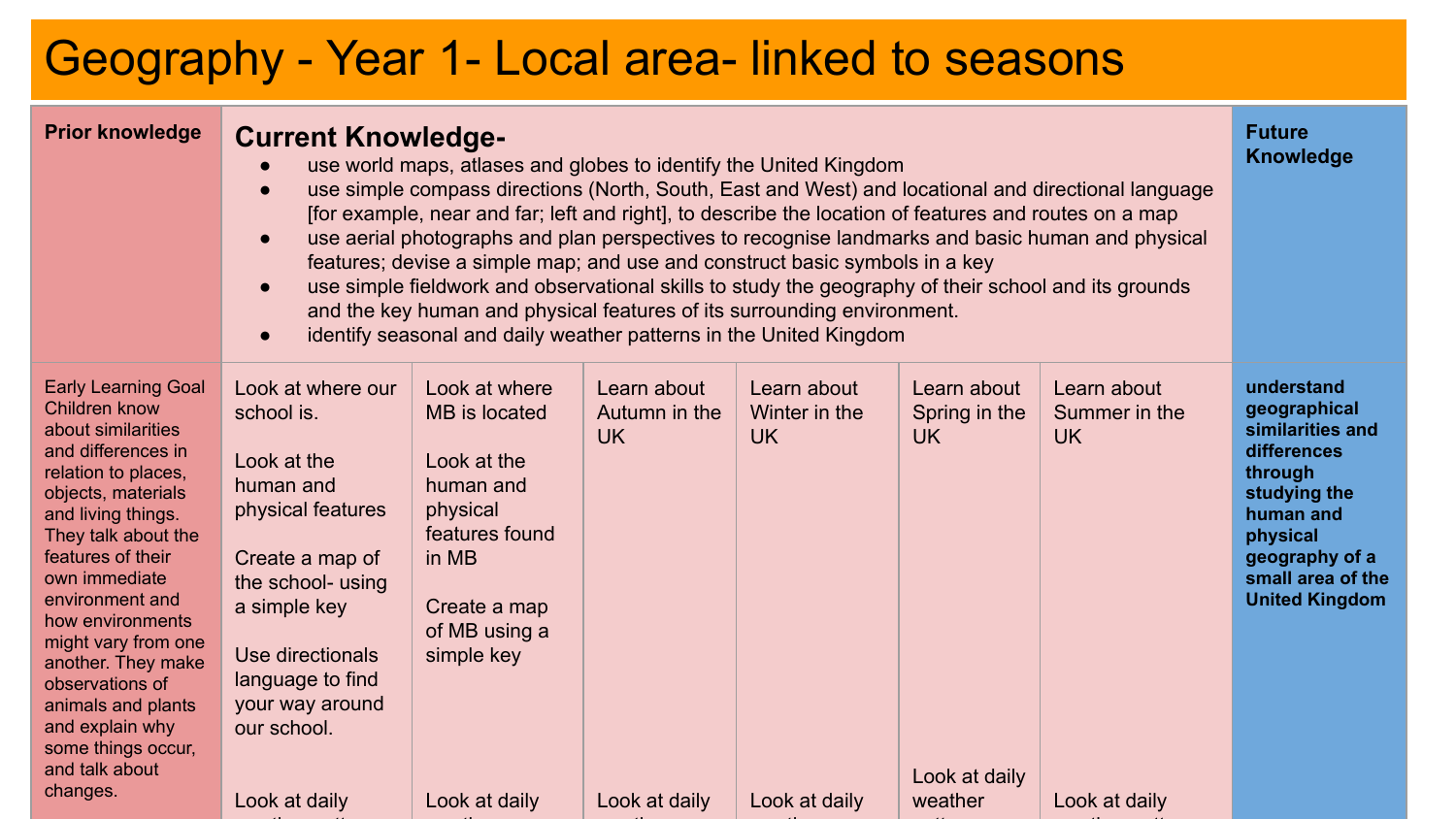# Geography - Year 1- London (could be linked to Paddington Bear)

| <b>Prior</b><br>knowledge              | Kingdom                                                                                                   | <b>Current Knowledge-</b> understand geographical similarities and differences<br>through studying the human and physical geography of a small area of the United |                                                           |                                                                                                                |                                                                                                                            |                 |                                                                                                                                                        |  |
|----------------------------------------|-----------------------------------------------------------------------------------------------------------|-------------------------------------------------------------------------------------------------------------------------------------------------------------------|-----------------------------------------------------------|----------------------------------------------------------------------------------------------------------------|----------------------------------------------------------------------------------------------------------------------------|-----------------|--------------------------------------------------------------------------------------------------------------------------------------------------------|--|
| Local area and<br>seasons              | Where is the UK?<br>Where is<br>London?<br>Map work                                                       | Look at the<br>difference<br>between a city,<br>town and the<br>countryside.                                                                                      | London<br>landmarks-<br>human and<br>physical<br>features | Moving around<br>London using<br>maps and<br>directional<br>language                                           | Take a trip<br>to London-<br>look at how<br>you would<br>get there<br>and the<br>types on<br>transport<br>you might<br>use | Homes in London | name, locate and<br>identify<br>characteristics of<br>the four countries<br>and capital cities<br>of the United<br>Kingdom and its<br>surrounding seas |  |
| <b>Recurring</b><br><b>Vocabulary-</b> | Vocabulary-<br>London, capital, city, countryside, dicrctions, tube,<br>underground, transport, landmarks |                                                                                                                                                                   |                                                           | Take away points:<br>1. London is the capital city of England<br>2. Cities and countryside are different<br>3. |                                                                                                                            |                 |                                                                                                                                                        |  |
| <b>Developing</b>                      |                                                                                                           |                                                                                                                                                                   | <b>Embedded</b>                                           |                                                                                                                |                                                                                                                            |                 |                                                                                                                                                        |  |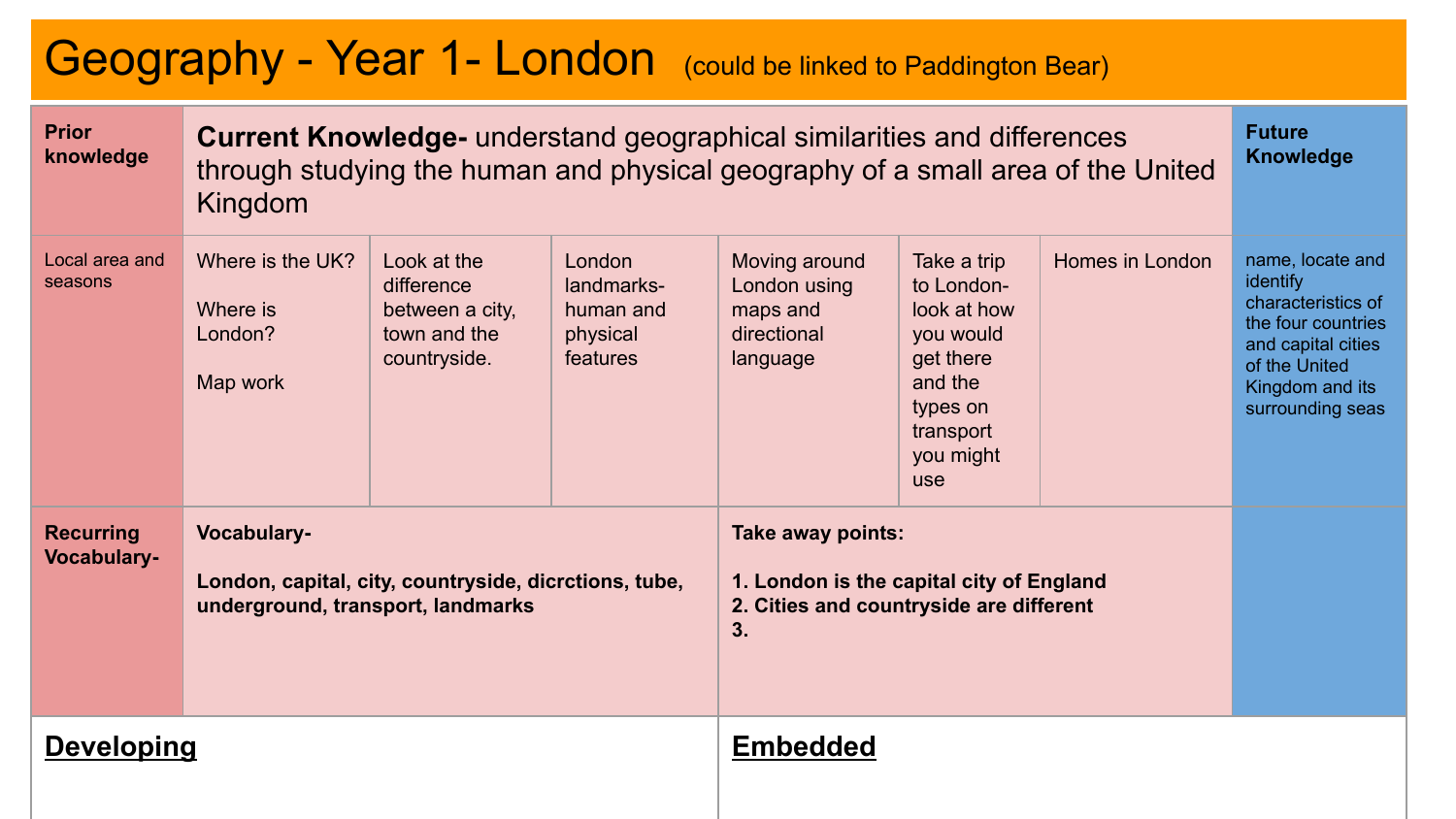# Geography - Year 1- England, Ireland, Scotland, Wales

| <b>Prior</b><br>knowledge                                                                                                                                                                   |                                                                                                            | <b>Current Knowledge-</b><br>name, locate and identify characteristics of the four countries and capital cities of the United Kingdom<br>and its surrounding seas                                                                         |                                                                                                                                                                                                                                                                |                                                                                                                                                                                                                       |                                                                                                                                                                                                                              |                                                                                                                                                                                                                                                                                       |                                                                                                                                                                                           |  |  |
|---------------------------------------------------------------------------------------------------------------------------------------------------------------------------------------------|------------------------------------------------------------------------------------------------------------|-------------------------------------------------------------------------------------------------------------------------------------------------------------------------------------------------------------------------------------------|----------------------------------------------------------------------------------------------------------------------------------------------------------------------------------------------------------------------------------------------------------------|-----------------------------------------------------------------------------------------------------------------------------------------------------------------------------------------------------------------------|------------------------------------------------------------------------------------------------------------------------------------------------------------------------------------------------------------------------------|---------------------------------------------------------------------------------------------------------------------------------------------------------------------------------------------------------------------------------------------------------------------------------------|-------------------------------------------------------------------------------------------------------------------------------------------------------------------------------------------|--|--|
| London-<br>understand<br>geographical<br>similarities<br>and<br>differences<br>through<br>studying the<br>human and<br>physical<br>geography of<br>a small area<br>of the United<br>Kingdom | Where/what is<br>the UK?<br>What are the 4<br>countries in the<br>UK?<br>What are their<br>capital cities? | Where is<br>England?<br>What is a capital<br>city? - recap last<br>topic<br>Look at<br>landmarks with<br>England-human<br>and physical<br>Look at the<br>rivers, towns,<br>countryside etc<br>Symbols/flags<br>related to the<br>country. | Where is<br><b>Northern</b><br>Ireland?<br>What is a<br>capital city?<br>Look at<br>landmarks with<br><b>Northern</b><br>Ireland-human<br>and physical<br>Look at the<br>rivers, towns,<br>countryside<br>etc.,<br>Symbols/flags<br>related to the<br>country. | Where is<br>Scotland?<br>What is a capital<br>city?<br>Look at<br>landmarks with<br>Scotland-human<br>and physical<br>Look at the<br>rivers, towns,<br>countryside etc<br>Symbols/flags<br>related to the<br>country. | Where is<br>Wales?<br>What is a<br>capital city?<br>Look at<br>landmarks<br>with Wales-<br>human and<br>physical<br>Look at the<br>rivers,<br>towns.<br>countryside<br>etc.,<br>Symbols/fla<br>gs related to<br>the country. | <b>National</b><br>Conference<br>Children become<br>delegates from 4<br>home nations to<br>discuss how to<br>attract/persuade<br>tourists arriving at<br>airports not just to<br>visit London.<br>Children use all of<br>their knowledge<br>gain through the<br>previous<br>sessions. | use world maps,<br>atlases and<br>globes to identify<br>the United<br>Kingdom and its<br>countries, as well<br>as the countries,<br>continents and<br>oceans studied at<br>this key stage |  |  |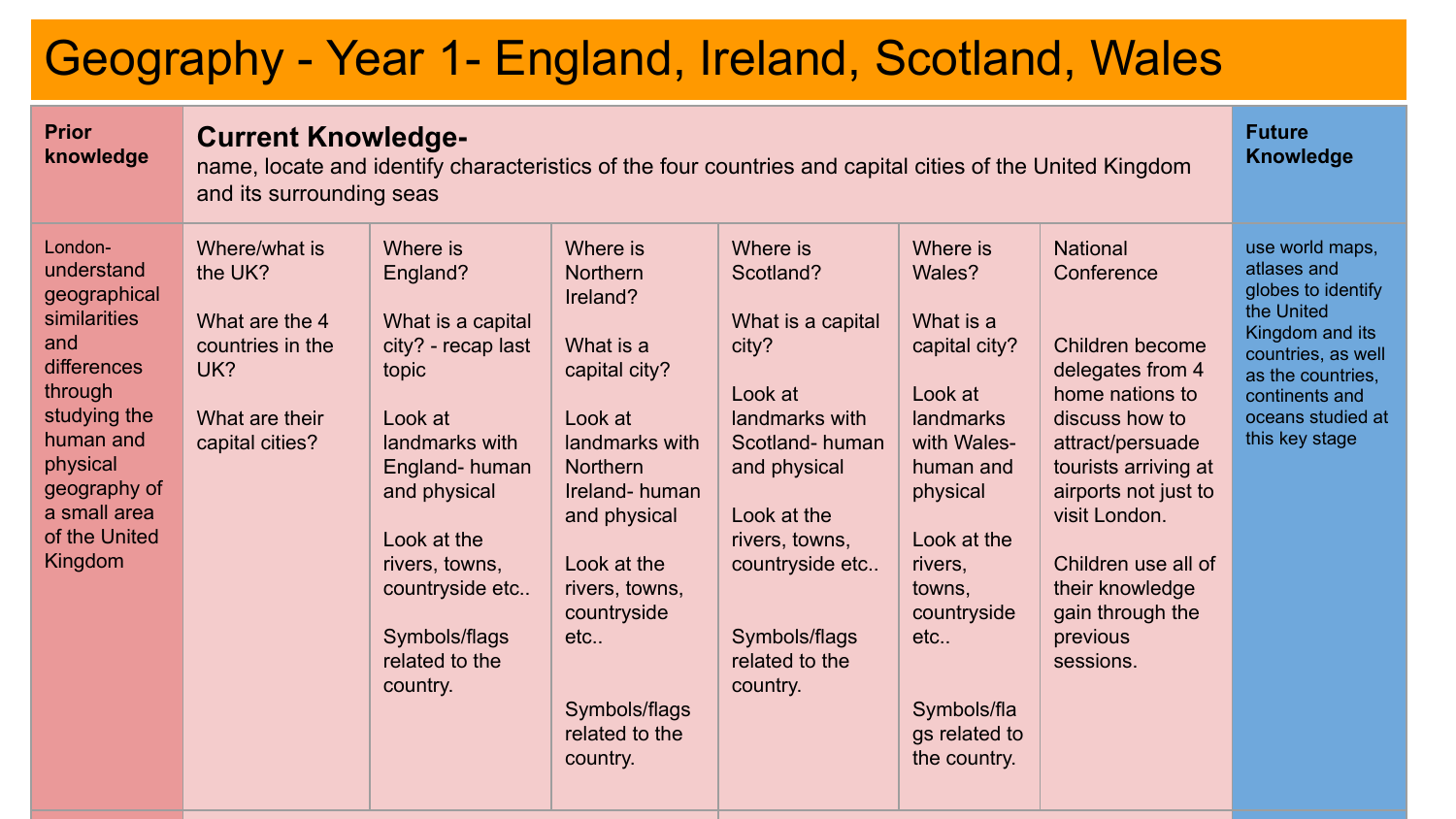# Geography - Year 2- Continents and Oceans of the World

| <b>Prior</b><br>knowledg<br>е                                                                                                                                                                                                   |                                                                                                                                                                                                                | <b>Future</b><br>Current Knowledge-use world maps, atlases and globes to identify the United Kingdom and its countries, as well as the<br><b>Knowledge</b><br>countries, continents and oceans studied at this key stage |                                                                                                                                   |                                                                                                                                                                                |                                                                                                                                                                          |                                                                                                                          |                                                                                                                                                  |                                                                                                                                                                                                                                                             |  |
|---------------------------------------------------------------------------------------------------------------------------------------------------------------------------------------------------------------------------------|----------------------------------------------------------------------------------------------------------------------------------------------------------------------------------------------------------------|--------------------------------------------------------------------------------------------------------------------------------------------------------------------------------------------------------------------------|-----------------------------------------------------------------------------------------------------------------------------------|--------------------------------------------------------------------------------------------------------------------------------------------------------------------------------|--------------------------------------------------------------------------------------------------------------------------------------------------------------------------|--------------------------------------------------------------------------------------------------------------------------|--------------------------------------------------------------------------------------------------------------------------------------------------|-------------------------------------------------------------------------------------------------------------------------------------------------------------------------------------------------------------------------------------------------------------|--|
| England,<br>Ireland,<br>Scotland,<br><b>Wales</b><br>name,<br>locate and<br>identify<br>characteris<br>tics of the<br>four<br>countries<br>and capital<br>cities of<br>the United<br>Kingdom<br>and its<br>surroundin<br>g seas | To locate the<br>continents,<br>sea and<br>oceans of<br>the world.                                                                                                                                             | Europe<br>Where is it<br>located?<br><b>What Oceans</b><br>and seas are<br>there?<br>What<br>countries<br>make up this<br>continent?                                                                                     | Asia<br>Where is it<br>located?<br>What<br>Oceans and<br>seas are<br>there?<br>What<br>countries<br>make up<br>this<br>continent? | Africa<br>Where is<br>it located?<br>What<br><b>Oceans</b><br>and seas<br>are there?<br>What<br>countries<br>make up<br>this<br>continent<br>?                                 | North and<br>South<br>America<br>(Americas)<br>Where is it<br>located?<br>What<br>Oceans and<br>seas are<br>there?<br>What<br>countries<br>make up<br>this<br>continent? | Antarctica<br>Where is it located?<br>What Oceans and<br>seas are there?<br>What countries<br>make up this<br>continent? | Australia/Ocean<br>ia<br>Where is it<br>located?<br><b>What Oceans</b><br>and seas are<br>there?<br>What countries<br>make up this<br>continent? | understand<br>geographical<br>similarities<br>and<br>differences<br>through<br>studying the<br>human and<br>physical<br>geography of<br>a small area<br>of the United<br>Kingdom,<br>and of a<br>small area in<br>a contrasting<br>non-Europea<br>n country |  |
| <b>Recurring</b><br><b>Vocabular</b><br>у-<br>England,<br>London                                                                                                                                                                | <b>Vocabulary:</b><br>Asia, Europe, World, Continents, Oceans, Africa, North<br>America, South America, Antarctica, Oceania, Pacific,<br>Atlantic, Indian, Southern, Arctic, Hot, Cold, Climate,<br>Hemisphere |                                                                                                                                                                                                                          |                                                                                                                                   | Take away points:<br>1. Name and locate the 7 continents of the world.<br>2. Name and locate the 5 oceans of the world.<br>3. Be able to name and locate some famous landmarks |                                                                                                                                                                          |                                                                                                                          |                                                                                                                                                  |                                                                                                                                                                                                                                                             |  |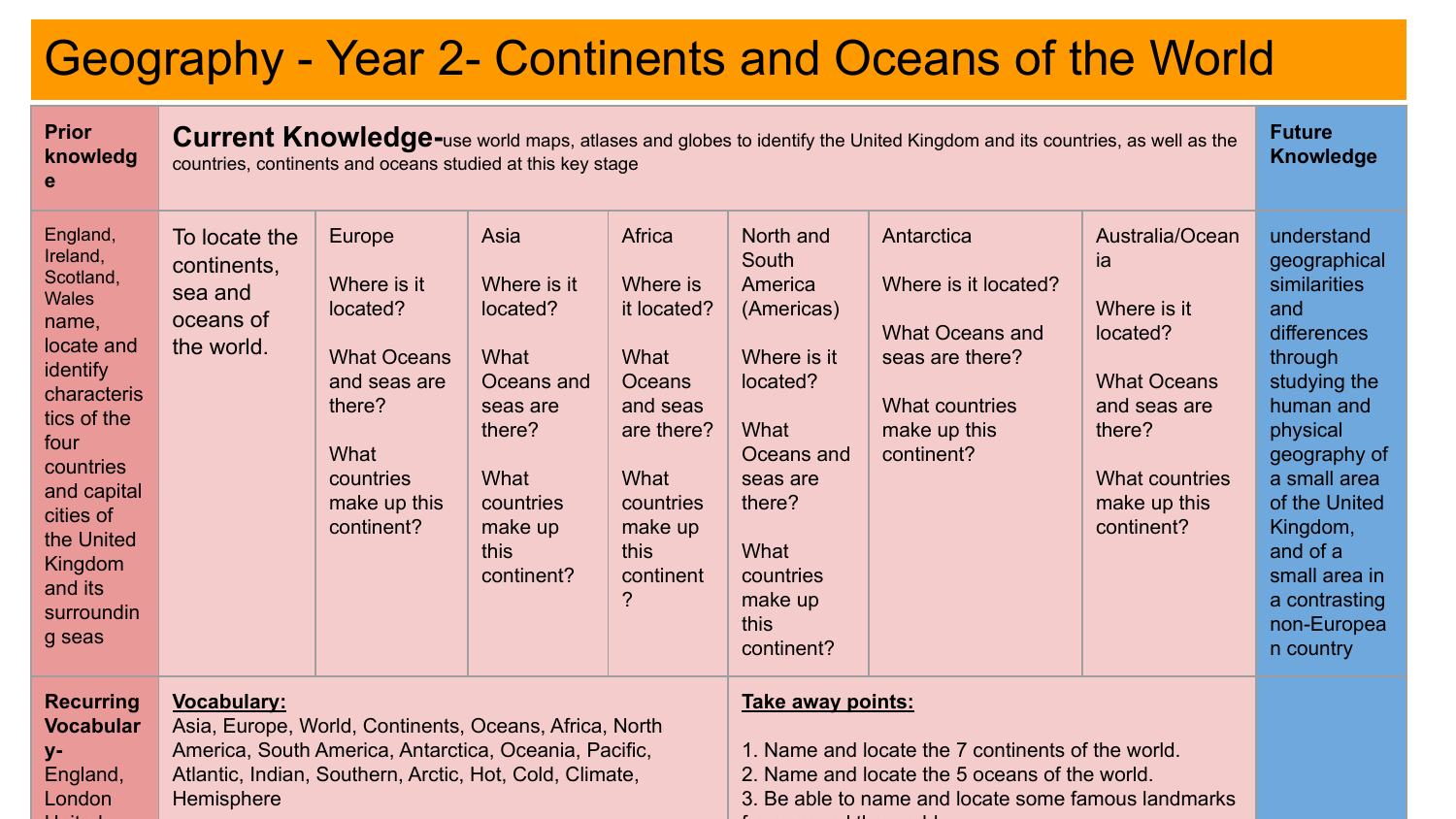# Geography -Year 2- Australia (linked to seasons)

| <b>Prior</b><br>knowledge                                                                                                                                                                                                                                   | <b>Current Knowledge-</b><br>and physical geography of a small area of the United Kingdom, and of a small<br>area in a contrasting non-European country | understand geographical similarities and differences through studying the human                                                                                                                                                                                                                                                                           | <b>Future</b><br>Knowledge                                                                               |                                                                                                                                                                                                                                                            |                                                                                                                                                                                                                                                                                                                                                              |                                                                                                                                                                                                                                                                                                                                               |                                                                                                                            |
|-------------------------------------------------------------------------------------------------------------------------------------------------------------------------------------------------------------------------------------------------------------|---------------------------------------------------------------------------------------------------------------------------------------------------------|-----------------------------------------------------------------------------------------------------------------------------------------------------------------------------------------------------------------------------------------------------------------------------------------------------------------------------------------------------------|----------------------------------------------------------------------------------------------------------|------------------------------------------------------------------------------------------------------------------------------------------------------------------------------------------------------------------------------------------------------------|--------------------------------------------------------------------------------------------------------------------------------------------------------------------------------------------------------------------------------------------------------------------------------------------------------------------------------------------------------------|-----------------------------------------------------------------------------------------------------------------------------------------------------------------------------------------------------------------------------------------------------------------------------------------------------------------------------------------------|----------------------------------------------------------------------------------------------------------------------------|
| <b>Continent and</b><br>Oceans of the<br>world-use<br>world maps,<br>atlases and<br>globes to<br>identify the<br><b>United</b><br>Kingdom and<br>its countries,<br>as well as the<br>countries.<br>continents and<br>oceans studied<br>at this key<br>stage | Where is<br>Australia in<br>the world?<br>Capital<br>$\bullet$<br>cities<br><b>States</b><br>$\bullet$<br><b>Territorie</b><br>$\bullet$<br>S           | Mapping skills-<br>use Australian<br>maps to<br>describe the<br>location of the<br>states,<br>territories and<br>famous icons.<br>Explore how to<br>use north,<br>south, east and<br>west to<br>describe the<br>position of the<br>states and<br>territories.<br>They will use<br>maps and grids<br>to explain<br>directions and<br>to navigate<br>around | Look at the<br>Australian<br>weather and<br>seasons and<br>how it compare<br>to the UK<br>(Taught in Y1) | Physical<br>features-<br>Australia has<br>some amazing<br>landmarks and<br>physical<br>features.<br>Explore some<br>of these with<br>your class, and<br>remind your<br>children what<br>the difference<br>is between<br>physical and<br>human<br>features. | Look at Culture<br>and lifestyle<br>Look at the live of<br>the native<br>Australian<br>Aborigines and<br>discover how<br>differently some of<br>them live<br>compared to<br>non-aboriginal<br>Australians.<br>Look at what it is<br>like to live in<br>Australia and what<br>people do in their<br>leisure time. There<br>is also an<br>opportunity to learn | Australian<br>animals<br>Emus, kangaroos,<br>wombats and<br>more! Learn<br>about the strange<br>and wonderful<br>animals found in<br>Australia. They<br>will learn about<br>the characteristics<br>of different<br>animals around<br>Australia, and<br>begin to<br>understand that<br>there are some<br>very dangerous<br>creatures living in | the location of hot<br>and cold areas of<br>the world in<br>relation to the<br>Equator and the<br>North and South<br>Poles |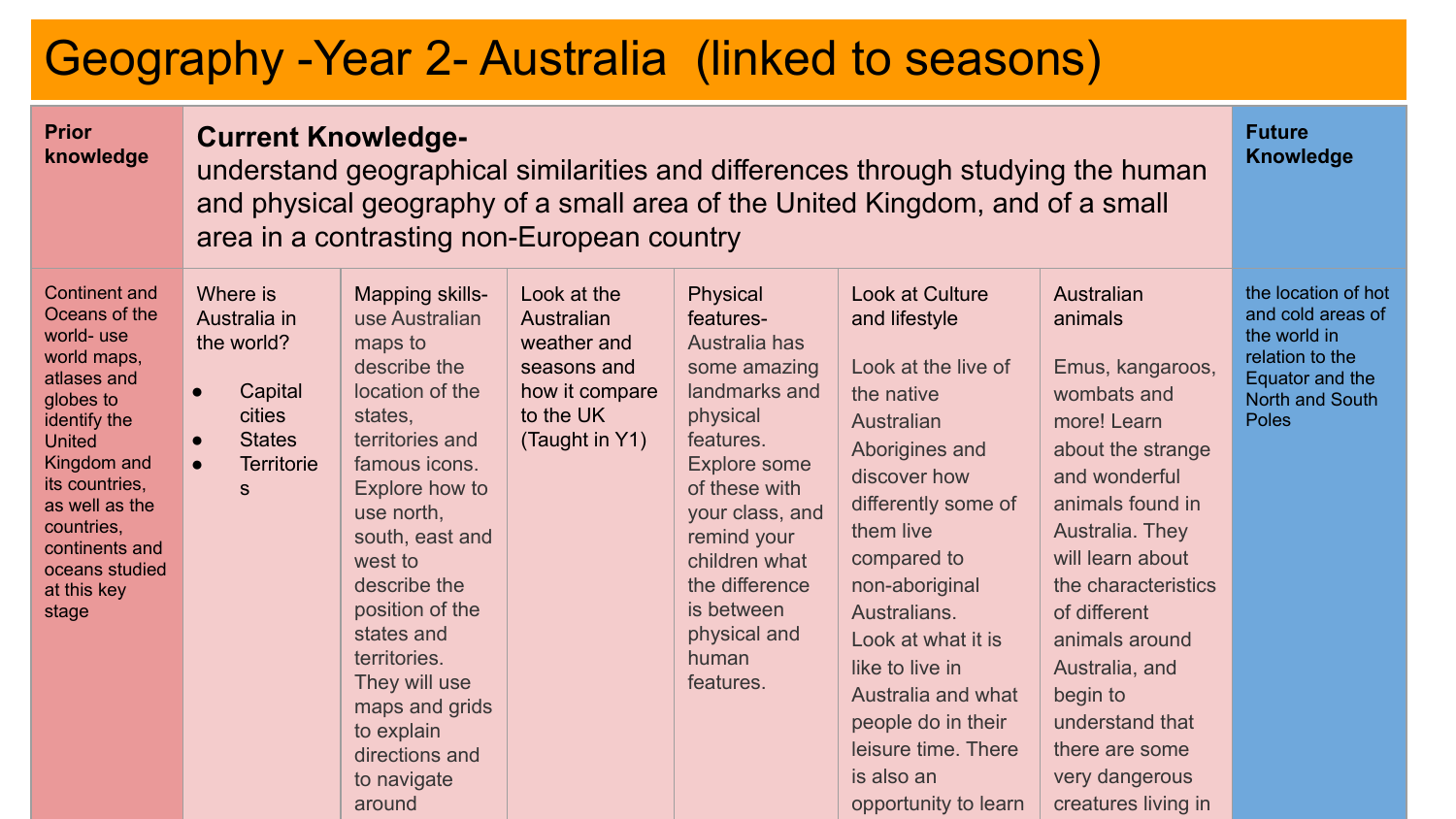# Geography - Year 2- The Poles

| <b>Prior</b><br>knowledge                                                                                                                                                                                                                            | <b>Current Knowledge-</b><br>the location of hot and cold areas of the world in relation to the Equator and the<br><b>North and South Poles</b> |                                | <b>Future</b><br><b>Knowledge</b> |                                                                                                                                                                                               |                                       |                             |                                                                                                                                                                                                                                            |
|------------------------------------------------------------------------------------------------------------------------------------------------------------------------------------------------------------------------------------------------------|-------------------------------------------------------------------------------------------------------------------------------------------------|--------------------------------|-----------------------------------|-----------------------------------------------------------------------------------------------------------------------------------------------------------------------------------------------|---------------------------------------|-----------------------------|--------------------------------------------------------------------------------------------------------------------------------------------------------------------------------------------------------------------------------------------|
| understand<br>geographical<br>similarities and<br>differences<br>through<br>studying the<br>human and<br>physical<br>geography of a<br>small area of<br>the United<br>Kingdom, and<br>of a small area<br>in a contrasting<br>non-European<br>country | What do they<br>want to find<br>out?<br>Where is the<br>Arctic and<br>Antarctica?<br>Where is the<br>school?                                    | Polar weather<br>and transport | Polar housing<br>and people       | Polar explorers                                                                                                                                                                               | Animals<br>and how<br>they<br>survive | Climate<br>change/pollution | use fieldwork to<br>observe.<br>measure, record<br>and present the<br>human and<br>physical features<br>in the local area<br>using a range of<br>methods.<br>including sketch<br>maps, plans and<br>graphs, and<br>digital<br>technologies |
| <b>Recurring</b><br><b>Vocabulary-</b>                                                                                                                                                                                                               | <b>Vocabulary-</b><br>Arctic, Antarctica, Cold, Equator, Climate,<br><b>Environment</b>                                                         |                                |                                   | Take away points:<br>1. Name and locate the North and South poles<br>2. Name one difference between the North and<br>South poles.<br>3. Name one difference between Greenland and<br>England. |                                       |                             |                                                                                                                                                                                                                                            |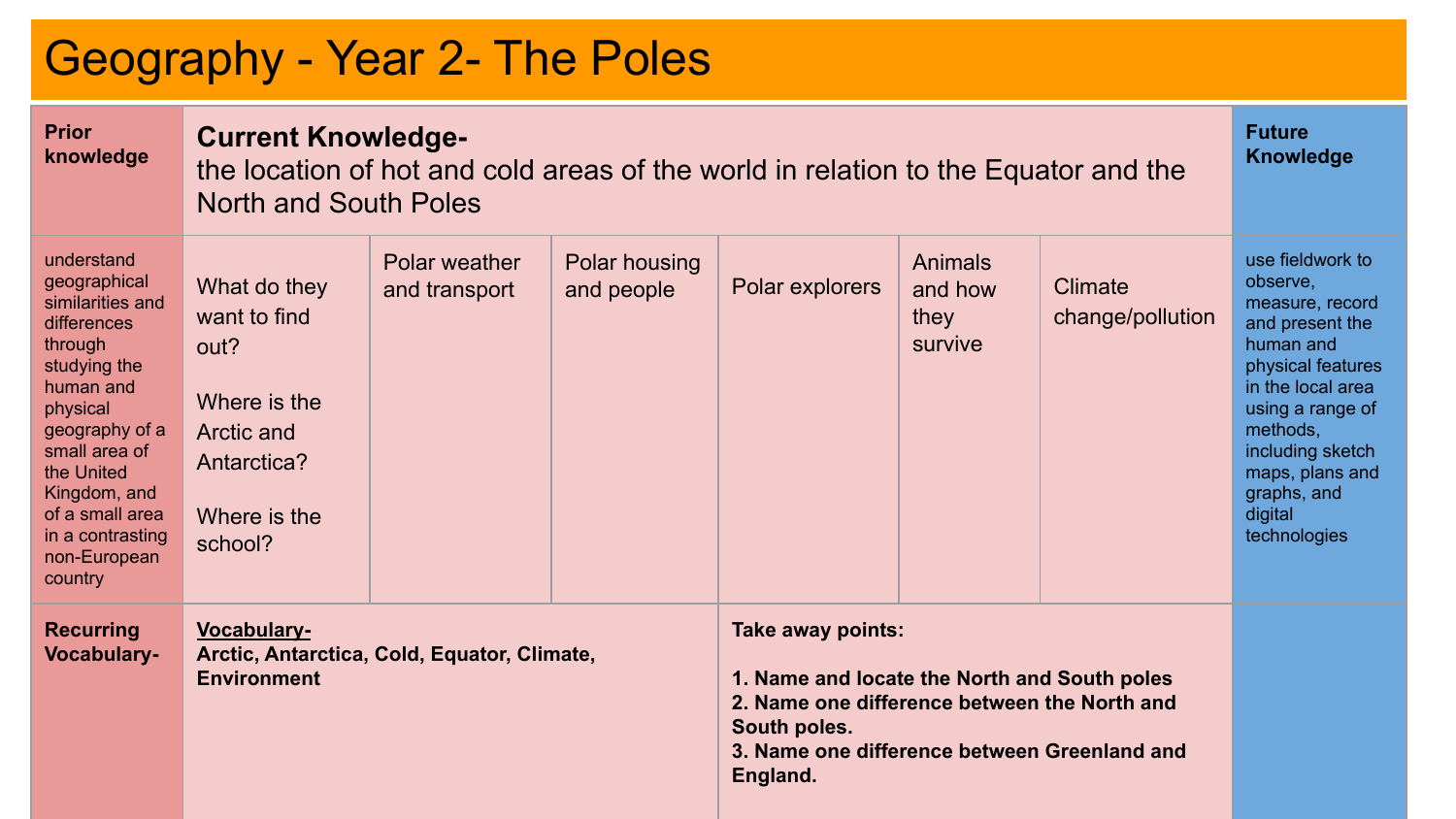# Geography - Year 3- the local area

| <b>Prior</b><br>knowledge                                                                                                            | <b>Current Knowledge-</b><br>use fieldwork to observe, measure, record and present the human and physical features in the local area using a<br>range of methods, including sketch maps, plans and graphs, and digital technologies | <b>Future Knowledge</b>                                                         |                                                                                                                                                                                                                                                                                                                                                                          |                                                                                                                                                                                                                                                                                                                                                                                                                                                                                                                    |
|--------------------------------------------------------------------------------------------------------------------------------------|-------------------------------------------------------------------------------------------------------------------------------------------------------------------------------------------------------------------------------------|---------------------------------------------------------------------------------|--------------------------------------------------------------------------------------------------------------------------------------------------------------------------------------------------------------------------------------------------------------------------------------------------------------------------------------------------------------------------|--------------------------------------------------------------------------------------------------------------------------------------------------------------------------------------------------------------------------------------------------------------------------------------------------------------------------------------------------------------------------------------------------------------------------------------------------------------------------------------------------------------------|
| the location<br>of hot and<br>cold areas of<br>the world in<br>relation to the<br>Equator and<br>the North and<br><b>South Poles</b> | Where in the UK<br>located in the world?<br>Where is the England<br>located in the UK?<br>Where is MB located<br>in England?<br>Use the compass<br>points and directional<br>language to describe<br>the locations.                 | Look at the human and<br>physical features of MB<br>using a range of<br>methods | Useful doc to help planning : What is my local area<br>like?<br>Investigation in your local area focusing on its main<br>human and physical geographical features and how<br>they might be changing the use of a range of<br>geographical skills including the use of maps,<br>observation and field sketches fieldwork<br>opportunities within your school's local area | physical geography,<br>including: climate zones,<br>biomes and vegetation<br>belts, rivers, mountains,<br>volcanoes and<br>earthquakes, and the<br>water cycle<br>name and locate counties<br>and cities of the United<br>Kingdom, geographical<br>regions and their<br>identifying human and<br>physical characteristics,<br>key topographical features<br>(including hills, mountains,<br>coasts and rivers), and<br>land-use patterns; and<br>understand how some of<br>these aspects have<br>changed over time |
| <b>Recurring</b><br><b>Vocabulary-</b>                                                                                               | Vocabulary-                                                                                                                                                                                                                         |                                                                                 | Take away points:<br>1. Where is MB in relation to the UK/Europe?                                                                                                                                                                                                                                                                                                        | Vocabulary-<br><b>Tier 3</b>                                                                                                                                                                                                                                                                                                                                                                                                                                                                                       |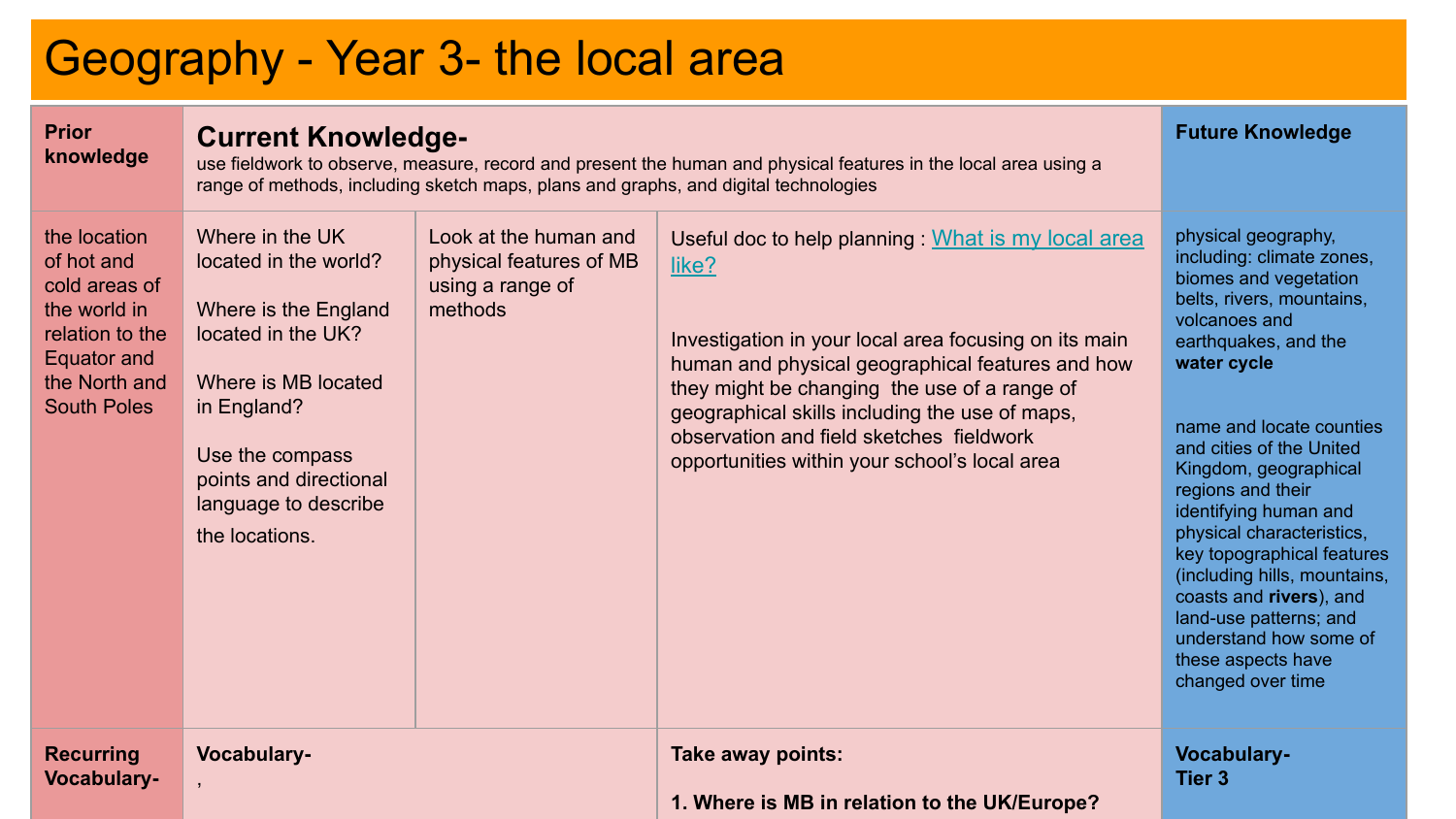# Geography - Year 3- Rivers and the water cycle

| <b>Prior</b><br>knowledge                                                                                                                                                                                                                                              | <b>Current Knowledge-</b><br>physical geography, including: climate zones, biomes and vegetation belts, rivers, mountains, volcanoes and earthquakes, and<br>the water cycle<br>name and locate counties and cities of the United Kingdom, geographical regions and their identifying human and physical<br>characteristics, key topographical features (including hills, mountains, coasts and rivers), and land-use patterns; and<br>understand how some of these aspects have changed over time | <b>Future Knowledge</b>                                                                                                                                                                                                                                                                                                                           |                                                                                                                                                                                                                                                                                          |                                                                                                                                                                                                                                                                                                |                                                                                                                                                                                   |                                                                                                                                                                                                                                                                                                                                                              |
|------------------------------------------------------------------------------------------------------------------------------------------------------------------------------------------------------------------------------------------------------------------------|----------------------------------------------------------------------------------------------------------------------------------------------------------------------------------------------------------------------------------------------------------------------------------------------------------------------------------------------------------------------------------------------------------------------------------------------------------------------------------------------------|---------------------------------------------------------------------------------------------------------------------------------------------------------------------------------------------------------------------------------------------------------------------------------------------------------------------------------------------------|------------------------------------------------------------------------------------------------------------------------------------------------------------------------------------------------------------------------------------------------------------------------------------------|------------------------------------------------------------------------------------------------------------------------------------------------------------------------------------------------------------------------------------------------------------------------------------------------|-----------------------------------------------------------------------------------------------------------------------------------------------------------------------------------|--------------------------------------------------------------------------------------------------------------------------------------------------------------------------------------------------------------------------------------------------------------------------------------------------------------------------------------------------------------|
| The local area-<br>use fieldwork to<br>observe.<br>measure,<br>record and<br>present the<br>human and<br>physical<br>features in the<br>local area using<br>a range of<br>methods.<br>including<br>sketch maps.<br>plans and<br>graphs, and<br>digital<br>technologies | Learn about the key<br>aspects of the water<br>cycle.                                                                                                                                                                                                                                                                                                                                                                                                                                              | Learn about how rivers<br>get their<br>water-Understand the<br>role of watersheds in<br>the collection and<br>movement of<br>precipitation into rivers<br>and lakes.<br>Use, with<br>understanding, the<br>terms associated with<br>water travelling to<br>rivers and discuss how<br>pollutants travel in<br>water and impact the<br>environment. | Identify the sources<br>of rivers on<br>mountain moorlands<br>and understand how<br>tributaries feed into<br>a fast flowing river.<br>Understand how the<br>fast flowing river<br>water erodes the<br>rock beneath and<br>causes a V-shaped<br>valley, often with<br>interlocking spurs. | Identify mature rivers<br>and their floodplains<br>and understand that<br>mature rivers feed<br>into the sea.<br>Understand how the<br>different flow-speeds<br>of a mature river<br>erode the bank and<br>deposit sediment,<br>creating meandering<br>bends and<br>sometimes ox-bow<br>lakes. | Discuss the effects of<br>human impact on<br>floodplain.<br>Understand the<br>importance of flood<br>management systems<br>and discuss how to<br>improve life on a<br>floodplain. | name and locate<br>counties and cities of<br>the United Kingdom,<br>geographical regions<br>and their identifying<br>human and physical<br>characteristics, key<br>topographical<br>features (including<br>hills, mountains,<br>coasts and rivers),<br>and land-use<br>patterns; and<br>understand how<br>some of these<br>aspects have<br>changed over time |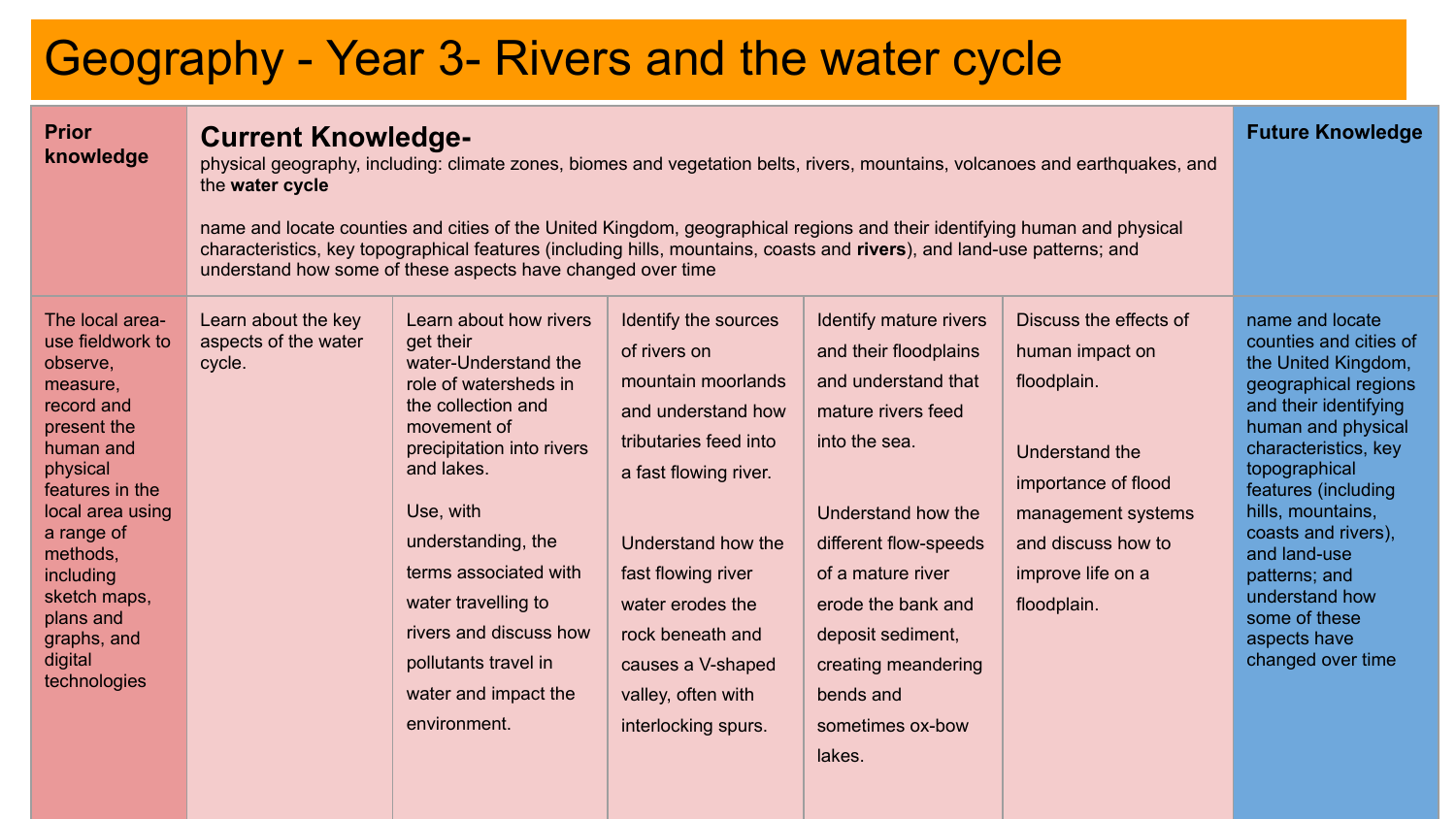# Geography - Year 3- UK

### **Prior knowledge Current Knowledge-**

name and locate counties and cities of the United Kingdom, geographical regions and their identifying human and physical characteristics, key topographical features (including hills, mountains, coasts and rivers), and land-use patterns; and understand how some of these aspects have changed over time

**Future Knowledge**

city as they find

key facts.

geographic

al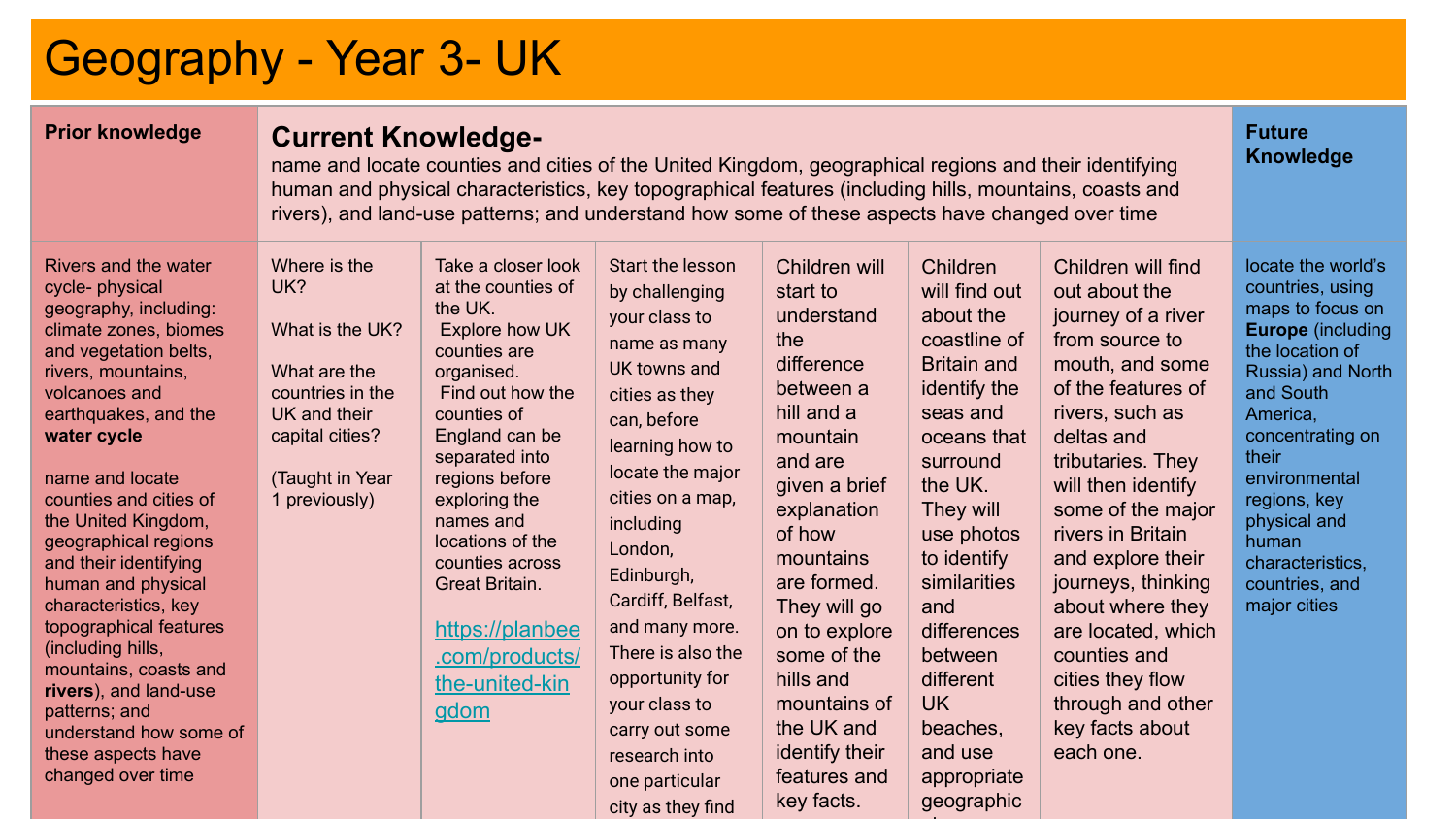# Geography - Year 4 - Mountains and hills in the UK

| <b>Prior knowledge</b>                                                                                                                                                                                                                                                                                                                                                                                                                                                                                                                                     |                                                                                                                                                                                                                                                                                                                                                                         | <b>Current Knowledge-</b><br>To be able to name and locate key mountains and hills that are in the UK.<br>Understand more about weather conditions on mountains and their formation. |                                                                                                                                                   |                                                                                                                                                                                                      |                                                                                                                                                                                                        |                                                                                                                                                                                |                                                                                                                                                                                                                                                                                                      |  |
|------------------------------------------------------------------------------------------------------------------------------------------------------------------------------------------------------------------------------------------------------------------------------------------------------------------------------------------------------------------------------------------------------------------------------------------------------------------------------------------------------------------------------------------------------------|-------------------------------------------------------------------------------------------------------------------------------------------------------------------------------------------------------------------------------------------------------------------------------------------------------------------------------------------------------------------------|--------------------------------------------------------------------------------------------------------------------------------------------------------------------------------------|---------------------------------------------------------------------------------------------------------------------------------------------------|------------------------------------------------------------------------------------------------------------------------------------------------------------------------------------------------------|--------------------------------------------------------------------------------------------------------------------------------------------------------------------------------------------------------|--------------------------------------------------------------------------------------------------------------------------------------------------------------------------------|------------------------------------------------------------------------------------------------------------------------------------------------------------------------------------------------------------------------------------------------------------------------------------------------------|--|
| Rivers and the water<br>cycle- physical<br>geography, including:<br>climate zones, biomes<br>and vegetation belts,<br>rivers, mountains,<br>volcanoes and<br>earthquakes, and the<br>water cycle<br>name and locate<br>counties and cities of<br>the United Kingdom,<br>geographical regions<br>and their identifying<br>human and physical<br>characteristics, key<br>topographical features<br>(including hills,<br>mountains, coasts and<br>rivers), and land-use<br>patterns; and<br>understand how some of<br>these aspects have<br>changed over time | Recap from Y3:<br>Take a closer<br>look at the<br>counties of the<br>UK.<br>Explore how UK<br>counties are<br>organised.<br>Find out how<br>the counties of<br>England can be<br>separated into<br>regions before<br>exploring the<br>names and<br>locations of the<br>counties across<br>Great Britain.<br>https://planbe<br>e.com/produc<br>ts/the-united-<br>kingdom | What is the<br>difference<br>between a<br>hill and a<br>mountain?                                                                                                                    | What are the<br>conditions and<br>physical<br>features of a<br>mountain<br>area? How<br>does this area<br>compare to<br>other parts of<br>the UK? | Sca Fell and<br><b>Scafell Pike</b><br>(Lake<br>District)<br>Locate on a<br>map and<br>explore<br>some of the<br>physical<br>features and<br>key facts of<br>this area of<br>the UK and<br>mountain. | <b>Ben Nevis</b><br>(Fort<br>William and<br>Scotland)<br>Locate on<br>a map and<br>explore<br>some of<br>the<br>physical<br>features<br>and key<br>facts of this<br>area of the<br>UK and<br>mountain. | Snowdon (Wales)<br>Locate on a map<br>and explore some<br>of the physical<br>features and key<br>facts of this area<br>of the UK and<br>mountain.<br>The 3 Peaks<br>Challenge. | locate the world's<br>countries, using<br>maps to focus on<br><b>Europe</b> (including<br>the location of<br>Russia) and North<br>and South<br>America,<br>concentrating on<br>their<br>environmental<br>regions, key<br>physical and<br>human<br>characteristics.<br>countries, and<br>major cities |  |
| <b>Recurring</b>                                                                                                                                                                                                                                                                                                                                                                                                                                                                                                                                           | Vocabulary-                                                                                                                                                                                                                                                                                                                                                             |                                                                                                                                                                                      |                                                                                                                                                   | Take away points:                                                                                                                                                                                    |                                                                                                                                                                                                        |                                                                                                                                                                                | <b>Vocabulary-</b>                                                                                                                                                                                                                                                                                   |  |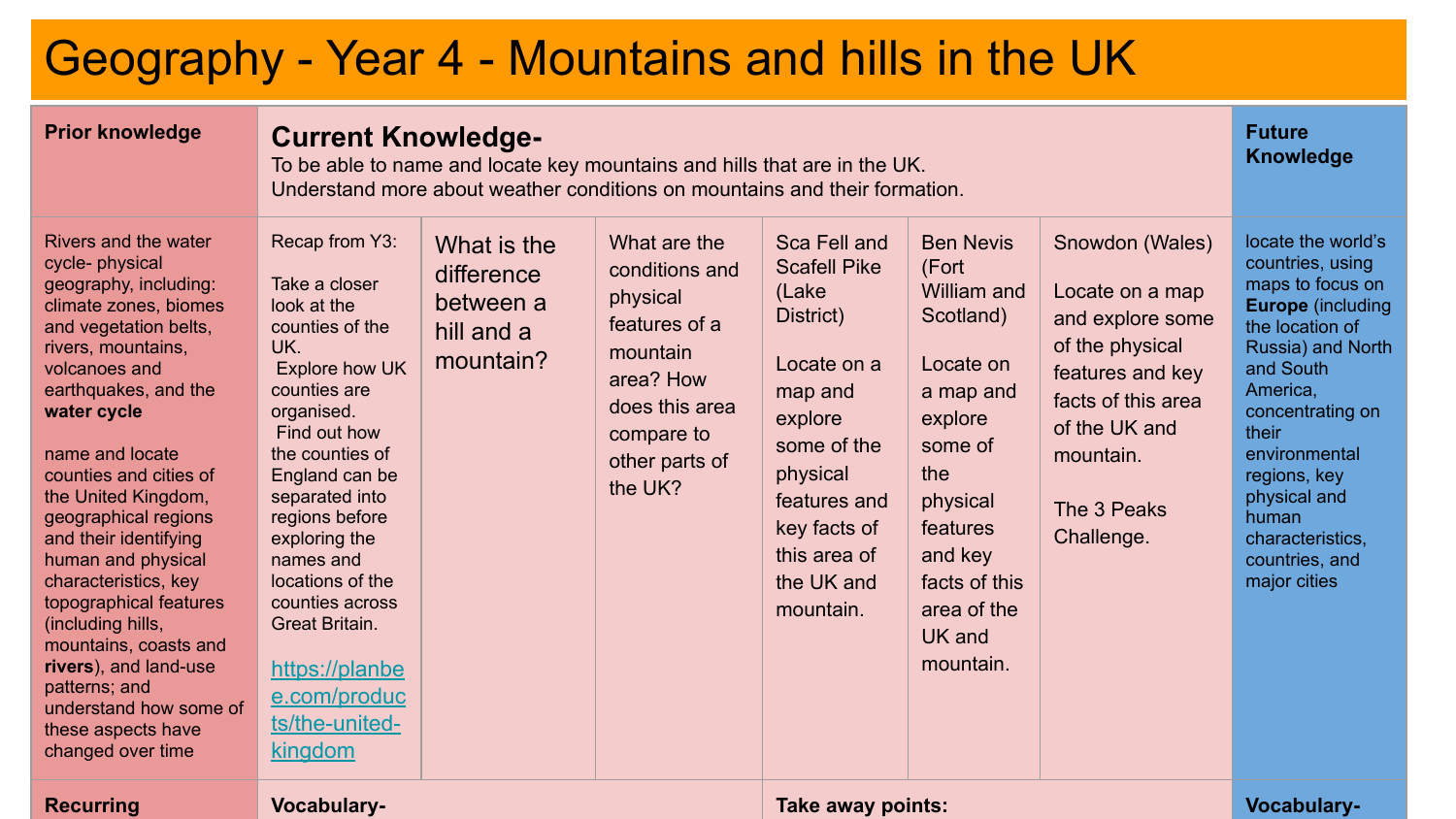# Geography - Year 4 - Waterfalls and rivers (Norway)

| <b>Prior knowledge</b>                                                                                                                                                                                                                                                                                                                                                                                                                                                                                                                                    | <b>Current Knowledge-</b><br>Understand how a river is established and how a waterfall is formed.<br>To be able to locate Norway on a map of Europe and compare the country to England<br>To be able to name and locate some of Norway's key rivers and waterfalls.                                                | <b>Future</b><br><b>Knowledge</b>                                                                                                                                                                     |                                                                                                                                                                                                                     |                                                                                                                                                                                                                               |                                                                                                                                                                                                                                             |                                                                                                                                                                                                                                                                          |                                                                                                                                                                                                                                                                                                      |
|-----------------------------------------------------------------------------------------------------------------------------------------------------------------------------------------------------------------------------------------------------------------------------------------------------------------------------------------------------------------------------------------------------------------------------------------------------------------------------------------------------------------------------------------------------------|--------------------------------------------------------------------------------------------------------------------------------------------------------------------------------------------------------------------------------------------------------------------------------------------------------------------|-------------------------------------------------------------------------------------------------------------------------------------------------------------------------------------------------------|---------------------------------------------------------------------------------------------------------------------------------------------------------------------------------------------------------------------|-------------------------------------------------------------------------------------------------------------------------------------------------------------------------------------------------------------------------------|---------------------------------------------------------------------------------------------------------------------------------------------------------------------------------------------------------------------------------------------|--------------------------------------------------------------------------------------------------------------------------------------------------------------------------------------------------------------------------------------------------------------------------|------------------------------------------------------------------------------------------------------------------------------------------------------------------------------------------------------------------------------------------------------------------------------------------------------|
| Rivers and the water<br>cycle-physical<br>geography, including:<br>climate zones, biomes<br>and vegetation belts,<br>rivers, mountains,<br>volcanoes and<br>earthquakes, and the<br>water cycle<br>name and locate<br>counties and cities of<br>the United Kingdom,<br>geographical regions<br>and their identifying<br>human and physical<br>characteristics, key<br>topographical features<br>(including hills,<br>mountains, coasts and<br>rivers), and land-use<br>patterns; and<br>understand how some of<br>these aspects have<br>changed over time | Recap from Y3:<br>What do the<br>children<br>remember about<br>the water cycle<br>and rivers?<br>Key vocab -<br>Floodplain<br>Impact<br>Flood<br>management<br>systems<br>Mature<br>erode/erosion<br>Meandering<br>Source<br>Mountain<br>Moorland<br><b>Tributaries</b><br>Feed<br>Erodes<br>Interlocking<br>spurs | How does a<br>waterfall<br>form?<br>Why do<br>some rivers<br>have<br>waterfalls?<br>At what<br>stage of a<br>river do<br>waterfalls<br>usually form?<br>Where are<br>waterfalls<br>normally<br>found? | Where is<br>Norway?<br>Locate Norway<br>on a map of<br>Europe.<br>How does<br>Norway<br>compare to<br>England?<br>Culture<br>Weather<br>conditions<br>Population<br>Language<br>Capital city<br>Famous<br>landmarks | Where is<br>Norway?<br>Locate<br>Norway on a<br>map of<br>Europe.<br>How does<br>Norway<br>compare to<br>England?<br>Culture<br>Weather<br>conditions<br>Population<br>Language<br>Capital city<br>Famous<br><b>landmarks</b> | Locate key<br>rivers in<br>Norway:<br>Glomma<br>(longest)<br>Otra<br><b>Namsen</b><br>How do the<br>different<br>weather<br>conditions<br>in Norway<br>make a<br>difference<br>to the<br>rivers in<br>comparison<br>with British<br>rivers? | Waterfalls in<br>Norway<br>Why does Norway<br>have so many<br>waterfalls<br>compared to other<br>European<br>countries?<br>Locate key<br>waterfalls in<br>Norway on a map.<br>How many<br>waterfalls are in<br>Norway?<br>What is the tallest<br>waterfall in<br>Norway? | locate the world's<br>countries, using<br>maps to focus on<br><b>Europe</b> (including<br>the location of<br>Russia) and North<br>and South<br>America,<br>concentrating on<br>their<br>environmental<br>regions, key<br>physical and<br>human<br>characteristics.<br>countries, and<br>major cities |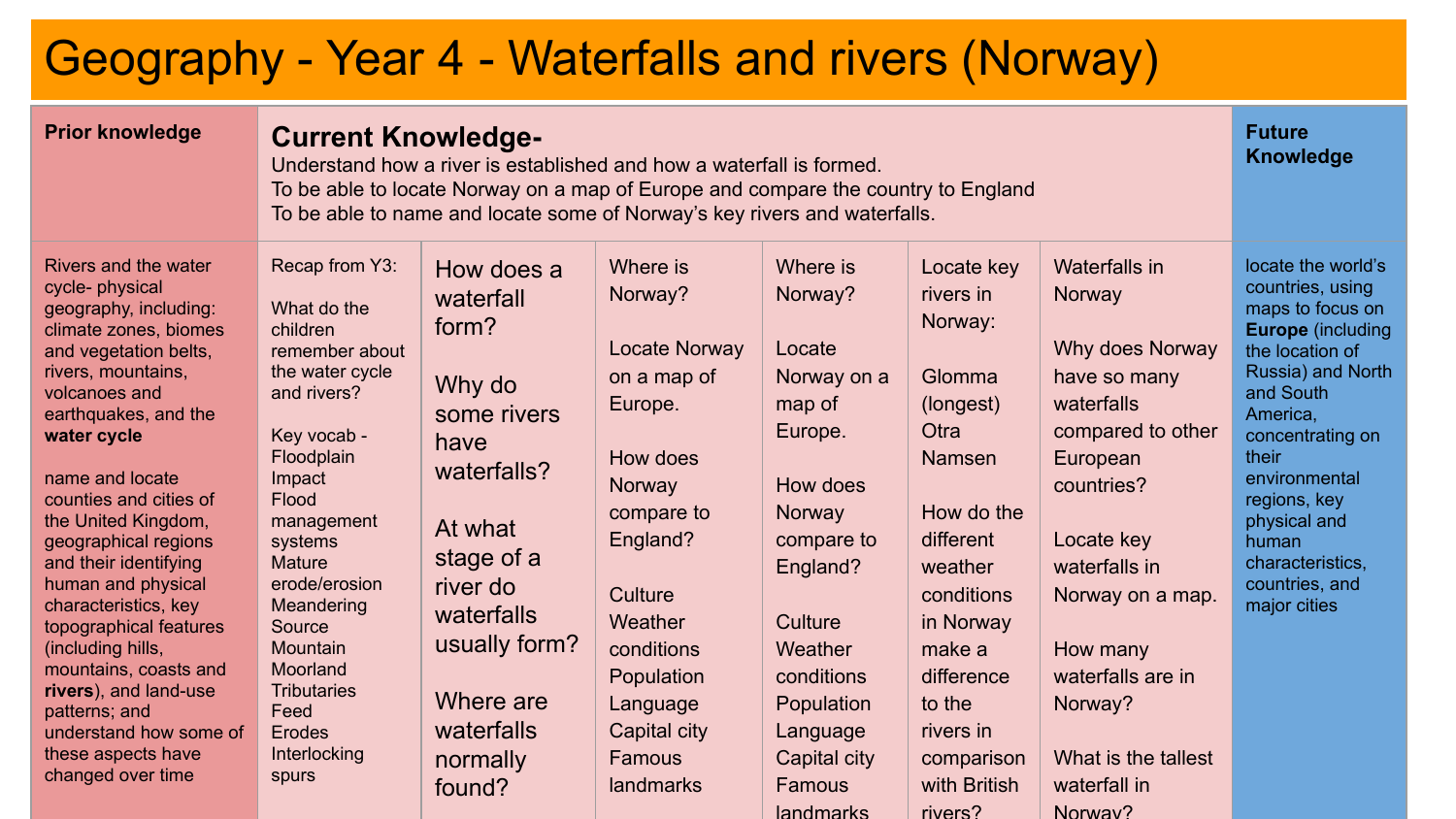### Geography - Year 4 - Coastal Areas and Islands (Greece and Croatia)

| <b>Prior knowledge</b>                                                                                                                                                                                                                                               | <b>Future</b><br><b>Current Knowledge-</b><br><b>Knowledge</b><br>To be able to locate Greece, Croatia and name some of the surrounding islands.<br>Understand how coastal features are formed.<br>Understand how islands are formed. |                                                               |                                                                                                                                                                                                   |                                                                                                                  |                                                                                                                                                    |                                                                                                  |                                                                                                                                                                                                                                                                                                      |  |
|----------------------------------------------------------------------------------------------------------------------------------------------------------------------------------------------------------------------------------------------------------------------|---------------------------------------------------------------------------------------------------------------------------------------------------------------------------------------------------------------------------------------|---------------------------------------------------------------|---------------------------------------------------------------------------------------------------------------------------------------------------------------------------------------------------|------------------------------------------------------------------------------------------------------------------|----------------------------------------------------------------------------------------------------------------------------------------------------|--------------------------------------------------------------------------------------------------|------------------------------------------------------------------------------------------------------------------------------------------------------------------------------------------------------------------------------------------------------------------------------------------------------|--|
| Understand how a<br>river is established<br>and how a waterfall is<br>formed.<br>To be able to locate<br>Norway on a map of<br>Europe and compare<br>the country to<br>England<br>To be able to name<br>and locate some of<br>Norway's key rivers<br>and waterfalls. | How are<br>coastal<br>features<br>formed?<br>Types of<br>rock in<br>coastal<br>areas.<br><b>Physical</b><br>processes<br>and human<br>effects on<br>the<br>environment                                                                | What is an<br>island?<br>How are<br><b>islands</b><br>formed? | Locate<br>Greece and<br>some of the<br><b>islands</b><br>surrounding<br>on a map of<br>Europe.<br>Key features<br>of Greece:<br>Weather<br>conditions<br>Culture<br>Coastal<br>areas<br>Landmarks | Greece<br>and its<br>surroundin<br>g islands.<br><b>Key</b><br>landmarks<br>Human<br>and<br>physical<br>features | Locate<br>Croatia<br>and<br>some of<br>the<br>islands<br>surroundi<br>ng on a<br>map of<br>Europe.<br>Key<br>features<br>of<br>Croatia:<br>Weather | Croatia and its<br>surrounding<br>islands.<br>Key landmarks<br>Human and<br>physical<br>features | locate the world's<br>countries, using<br>maps to focus on<br><b>Europe</b> (including<br>the location of<br>Russia) and North<br>and South<br>America,<br>concentrating on<br>their<br>environmental<br>regions, key<br>physical and<br>human<br>characteristics,<br>countries, and<br>major cities |  |

condition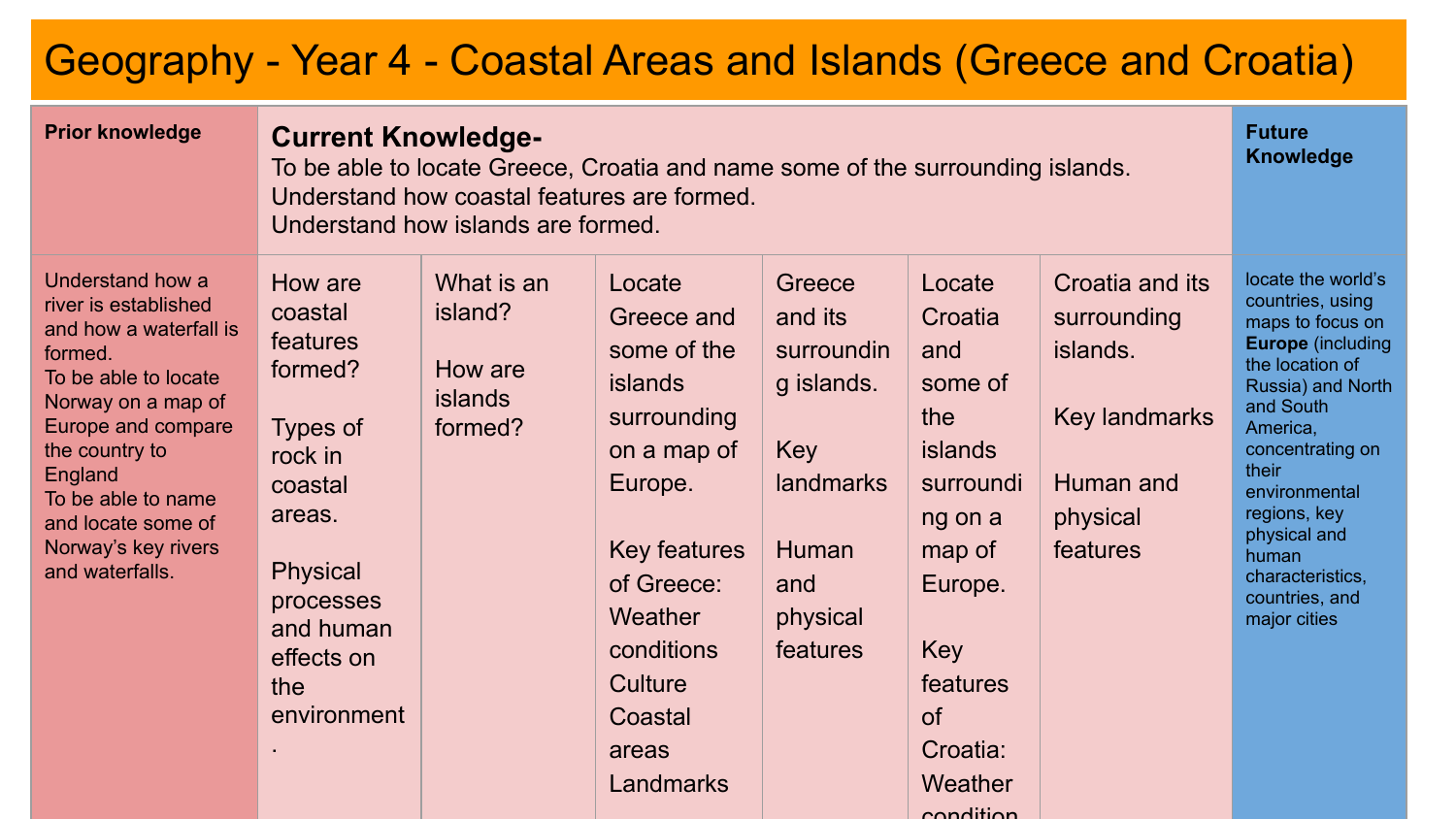## Geography - Year 5 - The water cycle and coastal areas around Europe

| <b>Prior knowledge</b> | <b>Current Knowledge-</b><br>To understand the key aspects of the water cycle<br>Identify key coastal areas around Europe, understand how coastal areas are formed and compare<br>differences between (e.g. weather conditions and proximity to the equator) |                                                                                                                                                   |                                                                                                                                                                              |                                                                                                                                                                         |                                                                                                                                                                            |  |                                                                                                                                                                                                                                                                              |
|------------------------|--------------------------------------------------------------------------------------------------------------------------------------------------------------------------------------------------------------------------------------------------------------|---------------------------------------------------------------------------------------------------------------------------------------------------|------------------------------------------------------------------------------------------------------------------------------------------------------------------------------|-------------------------------------------------------------------------------------------------------------------------------------------------------------------------|----------------------------------------------------------------------------------------------------------------------------------------------------------------------------|--|------------------------------------------------------------------------------------------------------------------------------------------------------------------------------------------------------------------------------------------------------------------------------|
|                        | Learn about the<br>key aspects of<br>the water cycle.<br>Recap for half of<br>class - what do<br>they remember?                                                                                                                                              | How are<br>coastal areas<br>formed?<br>What<br>physical<br>features can<br>be found?<br>What impact<br>have humans<br>had on<br>coastal<br>areas? | Coastal<br>areas in the<br>south of the<br><b>UK - Dorset</b><br>- Durdle<br>Door, Man<br>O' War<br>beach<br>Erosion and<br>type of cliff<br>What sea is<br>located<br>here? | The Algarve,<br>Portugal<br>Rocky<br>coastline<br>What sea is<br>located<br>here?<br>Locate on a<br>map<br>Portuguese<br>traditions<br>and cultures<br>Key<br>landmarks | <b>Nautholsvik</b><br>Geotherma<br>I Beach,<br>Iceland<br>Human and<br>physical<br>features.<br>Compariso<br>ns to The<br>Algarve/<br><b>Dorset</b><br>Locate on<br>a map. |  | locate the world's<br>countries, using<br>maps to focus on<br>countries outside<br>of Europe and<br>North and South<br>America,<br>concentrating on<br>their<br>environmental<br>regions, key<br>physical and<br>human<br>characteristics.<br>countries, and<br>major cities |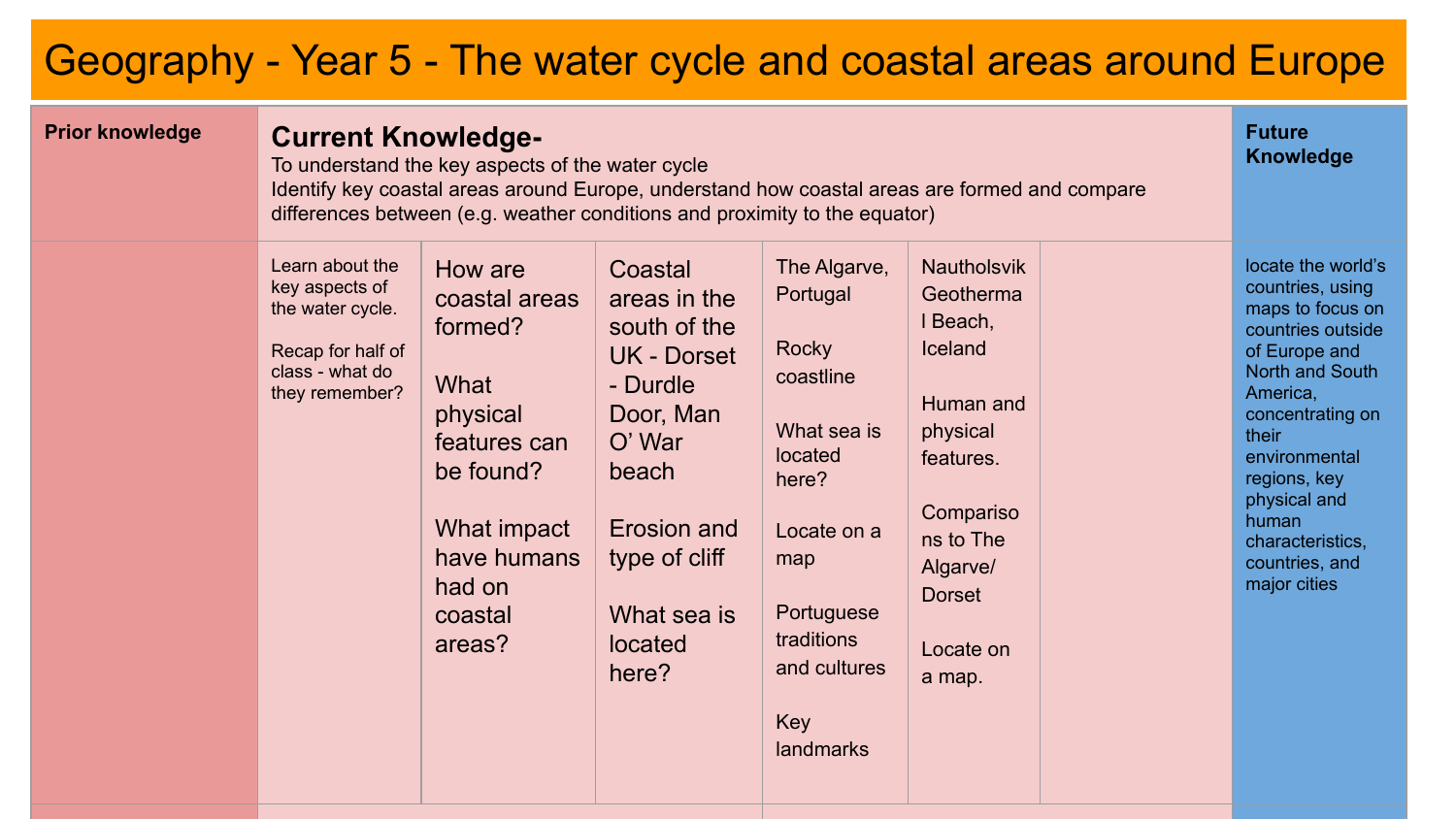## Geography - Year 5 - Asia - Earthquakes

| <b>Prior knowledge</b>                                                                                                                                                                                                                                        | <b>Future</b><br><b>Current Knowledge-</b><br><b>Knowledge</b><br>Describe and understand key aspects of earthquakes<br>Locate countries on a map/globe/atlas and describe key features studied.<br>Understand geographical similarities and differences through the study of human and physical geography. |                                                                                                                                                                      |                                                                                                                                                                                                                     |                                                                                                           |                                                                                                                                                                                        |                                                                                     |                                                                                                                                                                                                                                                                                                      |
|---------------------------------------------------------------------------------------------------------------------------------------------------------------------------------------------------------------------------------------------------------------|-------------------------------------------------------------------------------------------------------------------------------------------------------------------------------------------------------------------------------------------------------------------------------------------------------------|----------------------------------------------------------------------------------------------------------------------------------------------------------------------|---------------------------------------------------------------------------------------------------------------------------------------------------------------------------------------------------------------------|-----------------------------------------------------------------------------------------------------------|----------------------------------------------------------------------------------------------------------------------------------------------------------------------------------------|-------------------------------------------------------------------------------------|------------------------------------------------------------------------------------------------------------------------------------------------------------------------------------------------------------------------------------------------------------------------------------------------------|
| To understand the key<br>aspects of the water<br>cycle<br>Identify key coastal<br>areas around Europe,<br>understand how<br>coastal areas are<br>formed and compare<br>differences between<br>(e.g. weather<br>conditions and<br>proximity to the<br>equator) | Locate Asia<br>Discuss key<br>aspects of<br>the<br>continent<br>such as<br>weather<br>patterns,<br>countries<br>and capitals,<br>human and<br>physical<br>features,<br>famous<br>landmarks<br>etc.                                                                                                          | Look at<br>China in<br>more depth<br>Discuss key<br>aspects such<br>as weather<br>patterns,<br>capital city,<br>human/physi<br>cal features,<br>famous<br>landmarks. | Look at India<br>in more<br>depth<br>Discuss key<br>aspects<br>such as<br>weather<br>patterns,<br>capital city,<br>human/physi<br>cal features,<br>famous<br>landmarks.<br><b>Make</b><br>comparisons<br>with China | What is<br>the earth?<br>How is the<br>earth<br>formed?<br>What are<br>the $4$<br>layers of<br>the earth? | What is an<br>earthquake?<br>Why do<br>earthquakes<br>happen?<br>What impact<br>do<br>earthquakes<br>have?<br>Why do<br>some<br>countries<br>have worse<br>earthquakes<br>than others? | Tsunamis -<br>The Indian ocean<br>earthquake and<br>tsunami - 26th<br>December 2004 | locate the world's<br>countries, using<br>maps to focus on<br><b>Europe</b> (including<br>the location of<br>Russia) and North<br>and South<br>America,<br>concentrating on<br>their<br>environmental<br>regions, key<br>physical and<br>human<br>characteristics.<br>countries, and<br>major cities |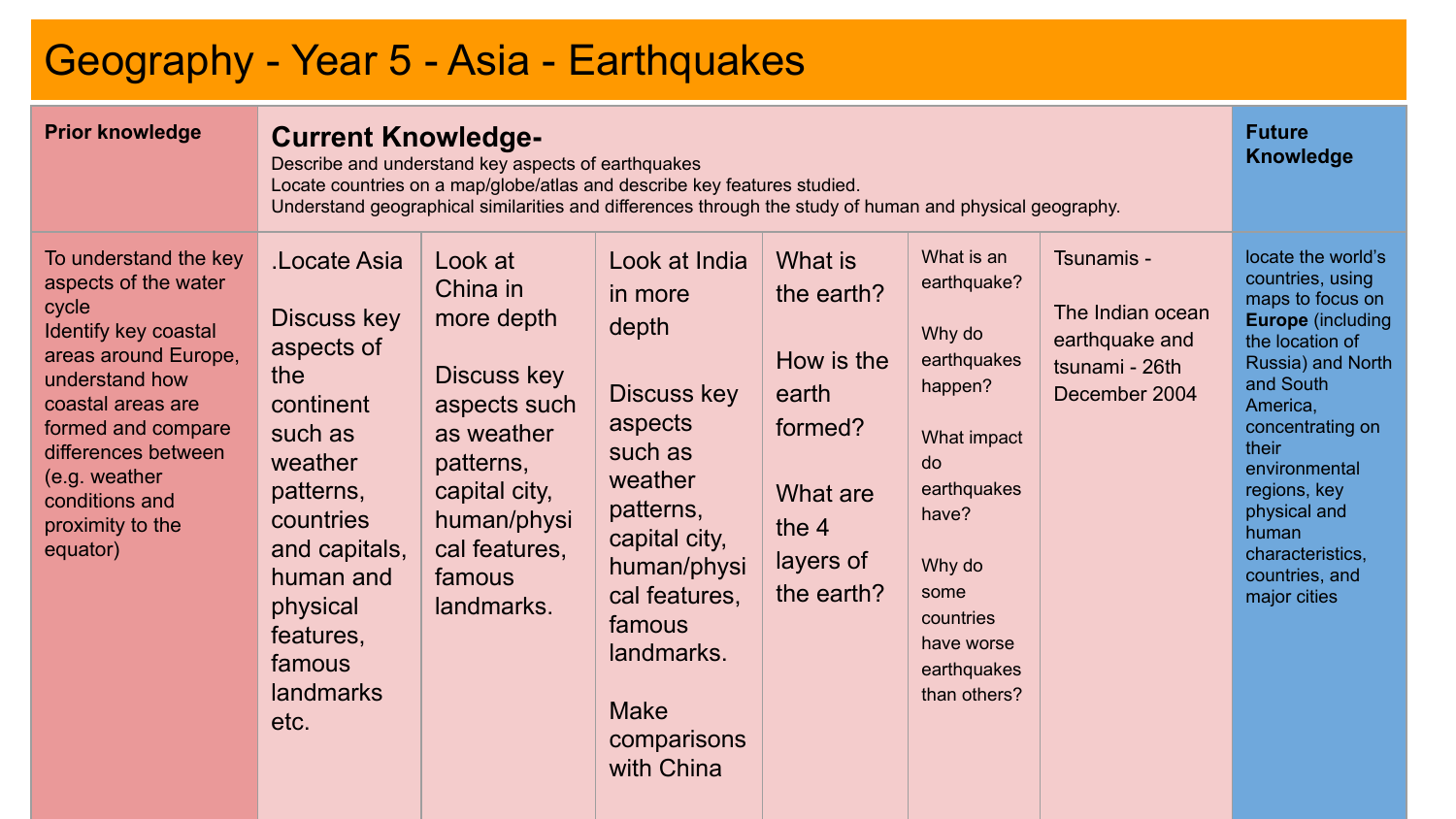### Geography - Year 5 - Volcanoes - The Galapagos Islands

| <b>Prior knowledge</b>                                                                                                                                                                                                                                               | <b>Current Knowledge-</b><br>locate the world's countries, using maps to focus on Europe (including the location of Russia) and North and South<br>America, concentrating on their environmental regions, key physical and human characteristics, countries, and major<br>cities<br>physical geography, including: climate zones, biomes and vegetation belts, rivers, mountains, volcanoes and<br>earthquakes, and the water cycle |                                                                                                                     |                                                                                                                                                         |                                                                                                        |                                                                                                                                                               |                                                                                                                                                                                                |                                                                                                                                                                                                                                                                                                      |
|----------------------------------------------------------------------------------------------------------------------------------------------------------------------------------------------------------------------------------------------------------------------|-------------------------------------------------------------------------------------------------------------------------------------------------------------------------------------------------------------------------------------------------------------------------------------------------------------------------------------------------------------------------------------------------------------------------------------|---------------------------------------------------------------------------------------------------------------------|---------------------------------------------------------------------------------------------------------------------------------------------------------|--------------------------------------------------------------------------------------------------------|---------------------------------------------------------------------------------------------------------------------------------------------------------------|------------------------------------------------------------------------------------------------------------------------------------------------------------------------------------------------|------------------------------------------------------------------------------------------------------------------------------------------------------------------------------------------------------------------------------------------------------------------------------------------------------|
| Describe and<br>understand key aspects<br>of earthquakes<br>Locate countries on a<br>map/globe/atlas and<br>describe key features<br>studied.<br>Understand<br>geographical similarities<br>and differences through<br>the study of human and<br>physical geography. | Children will<br>find out what<br>volcanoes are.<br>and why and<br>how they<br>erupt.<br>They will learn<br>about the<br>devastating<br>eruption of<br>Mount<br>Vesuvius,<br>which<br>destroyed the<br>Roman city of<br>Pompeii in<br>79AD.                                                                                                                                                                                         | Look at the<br>volcanoes on<br>the<br>Galapagos<br><b>Islands</b><br>Compare to<br>active<br>volcanoes in<br>Italy. | Locate The<br>Galapagos<br><b>Islands</b><br>How was it<br>discovered?<br>Why is it so<br>significant?<br>What is<br>culture and<br>life like<br>there? | Look at<br>the<br>physical<br>and<br>human<br>features of<br><b>The</b><br>Galapagos<br><b>Islands</b> | Recap<br>the<br>human<br>and<br>physical<br>features<br>and build<br>on this by<br>exploring<br>the<br>island's<br>wildlife,<br>weather<br>condition<br>s and | <b>Make</b><br>comparisons<br>between the<br>Galapagos<br><b>Islands and</b><br>another island<br>previously<br>learned.<br>For example<br>the Isle of<br>Wight (UK) or<br>Sri Lanka<br>(Asia) | locate the world's<br>countries, using<br>maps to focus on<br><b>Europe</b> (including<br>the location of<br>Russia) and North<br>and South<br>America,<br>concentrating on<br>their<br>environmental<br>regions, key<br>physical and<br>human<br>characteristics,<br>countries, and<br>major cities |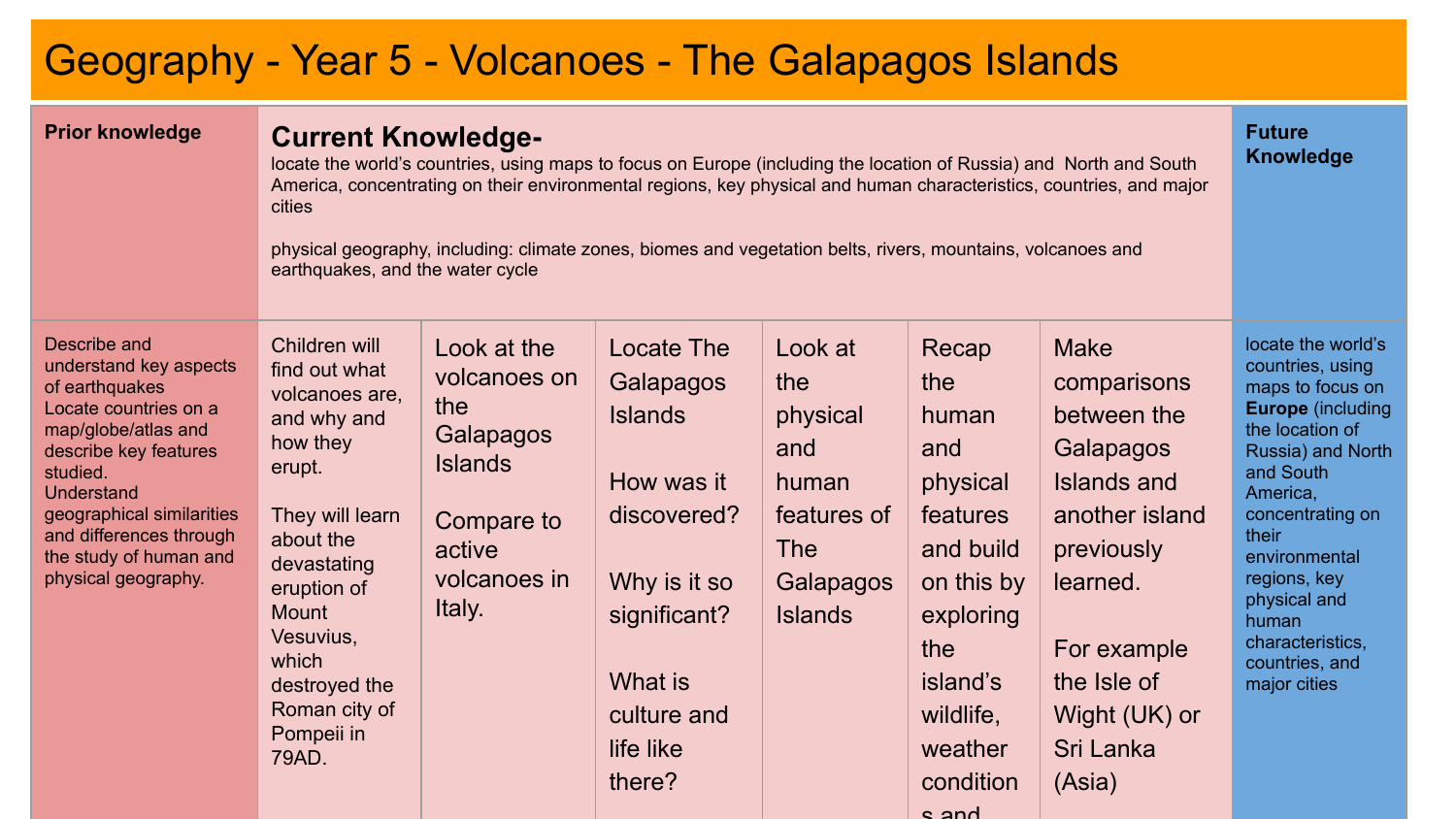# Geography - Year 6- South America- Earthquakes

| <b>Prior knowledge</b>                                                                                                                                                                                                                                                               | <b>Current Knowledge-</b><br>locate the world's countries, using maps to focus on Europe (including the location of Russia) and North and South<br>America, concentrating on their environmental regions, key physical and human characteristics, countries, and<br>major cities<br>physical geography, including: climate zones, biomes and vegetation belts, rivers, mountains, volcanoes and<br>earthquakes, and the water cycle | <b>Future Knowledge</b>                                                                                                                                                                                                                                                                                                                                                                                   |                                                                                                                                                                                                                                                                                                                                                                                                                                  |                                                                                                                                                                                                                                                                              |                                                                                                                                                                                                                                                                                                                                                                                                                                                                                                                                                                                                                                   |
|--------------------------------------------------------------------------------------------------------------------------------------------------------------------------------------------------------------------------------------------------------------------------------------|-------------------------------------------------------------------------------------------------------------------------------------------------------------------------------------------------------------------------------------------------------------------------------------------------------------------------------------------------------------------------------------------------------------------------------------|-----------------------------------------------------------------------------------------------------------------------------------------------------------------------------------------------------------------------------------------------------------------------------------------------------------------------------------------------------------------------------------------------------------|----------------------------------------------------------------------------------------------------------------------------------------------------------------------------------------------------------------------------------------------------------------------------------------------------------------------------------------------------------------------------------------------------------------------------------|------------------------------------------------------------------------------------------------------------------------------------------------------------------------------------------------------------------------------------------------------------------------------|-----------------------------------------------------------------------------------------------------------------------------------------------------------------------------------------------------------------------------------------------------------------------------------------------------------------------------------------------------------------------------------------------------------------------------------------------------------------------------------------------------------------------------------------------------------------------------------------------------------------------------------|
| Locate the world's<br>countries, using<br>maps to focus on<br>Europe (including the<br>location of Russia)<br>and North and South<br>America,<br>concentrating on their<br>environmental<br>regions, key physical<br>and human<br>characteristics,<br>countries, and major<br>cities | Learn about<br>earthquakes and the<br>movement of tectonic<br>plates.<br>Understand how tectonic<br>plates work.<br>Identify the layers of the<br>earth and how<br>earthquakes occur.<br>Consider the effects felt<br>at the surface of the<br>Earth when plate<br>tectonic move.                                                                                                                                                   | What happens when an<br>earthquake strikes?<br>Find out about seismic<br>waves and make a DIY<br>seismograph.<br>Children will:<br>Understand what<br>happens with tectonic<br>plates move<br>Understand what<br>seismic waves are and<br>what effect they have<br>during an earthquake<br>Understand how<br>seismic waves are<br>recorded and measured<br>through the making of<br>their own seismograph | Gain an<br>understanding of life<br>in an earthquake<br>zone. Compile and<br>practise your own<br>class earthquake drill.<br>Children will:<br>Understand life in an<br>earthquake zone and<br>are familiar with the<br>precautions/preparati<br>ons required.<br>Understand how their<br>surroundings might<br>behave in an<br>earthquake and<br>undergo an<br>earthquake drill in the<br>classroom.<br>Link this to regions in | Identify the factors that<br>make buildings<br>withstand earthquakes<br>and make an<br>earthquake-proof<br>structure using<br>marshmallows and<br>straws on a 'ground' of<br>jelly.<br>To make an earthquake<br>proof structure using<br>simple materials.<br>Children will: | locate the world's<br>countries, using maps to<br>focus on Europe<br>(including the location of<br>Russia) and North and<br>South America,<br>concentrating on their<br>environmental regions,<br>key physical and human<br>characteristics, countries,<br>and major cities<br>identify the position and<br>significance of latitude,<br>longitude, Northern<br>Hemisphere, Southern<br>Hemisphere, Arctic and<br><b>Antarctic Circle</b><br>describe and understand<br>key aspects of human<br>geography, including:<br>types of settlement and<br>land use, economic<br>activity including trade<br>links, and the distribution |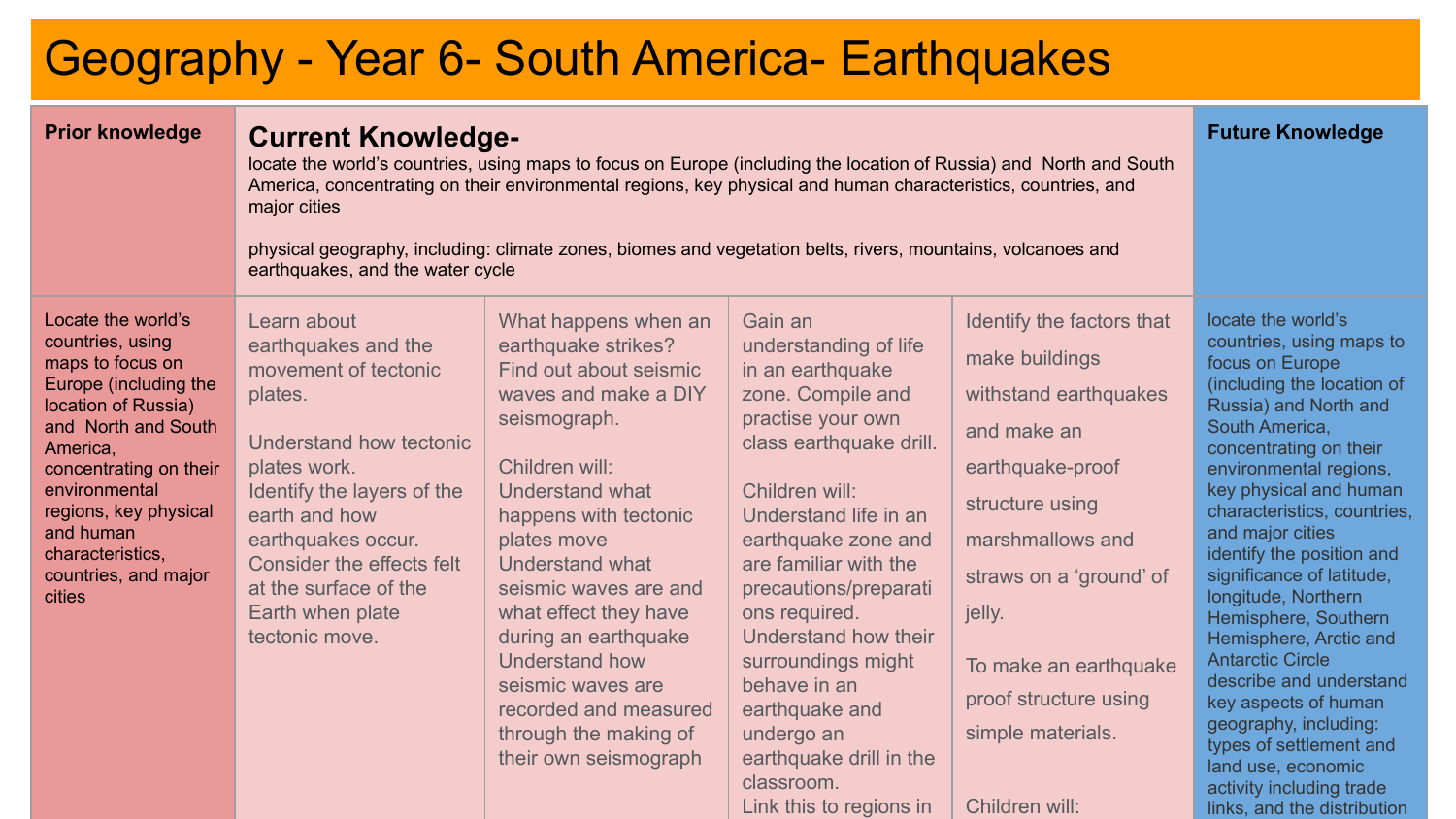# Geography - Year 6- South America

| <b>Prior</b><br>knowledge                                                                                                                                                                                                                                                                                                       | <b>Current Knowledge-</b><br>locate the world's countries, using maps to focus on Europe (including the location of Russia) and North and South America,<br>concentrating on their environmental regions, key physical and human characteristics, countries, and major cities<br>physical geography, including: climate zones, biomes and vegetation belts, rivers, mountains, volcanoes and earthquakes, and<br>the water cycle |                                                                                                                                                                                                                                                                                                                                                |                                                                                                                                                                                                                                                                                                                                      |                                                                                                                                                                                                                                                                                                                                                       |                                                                                                                                                                                                                                                                                 |                                                                                                                                                                                                                                                                                                                                |  |
|---------------------------------------------------------------------------------------------------------------------------------------------------------------------------------------------------------------------------------------------------------------------------------------------------------------------------------|----------------------------------------------------------------------------------------------------------------------------------------------------------------------------------------------------------------------------------------------------------------------------------------------------------------------------------------------------------------------------------------------------------------------------------|------------------------------------------------------------------------------------------------------------------------------------------------------------------------------------------------------------------------------------------------------------------------------------------------------------------------------------------------|--------------------------------------------------------------------------------------------------------------------------------------------------------------------------------------------------------------------------------------------------------------------------------------------------------------------------------------|-------------------------------------------------------------------------------------------------------------------------------------------------------------------------------------------------------------------------------------------------------------------------------------------------------------------------------------------------------|---------------------------------------------------------------------------------------------------------------------------------------------------------------------------------------------------------------------------------------------------------------------------------|--------------------------------------------------------------------------------------------------------------------------------------------------------------------------------------------------------------------------------------------------------------------------------------------------------------------------------|--|
| <b>North America-</b><br>locate the<br>world's<br>countries.<br>using maps to<br>focus on<br>Europe<br>(including the<br>location of<br>Russia) and<br>North and<br>South America,<br>concentrating<br>on their<br>environmental<br>regions, key<br>physical and<br>human<br>characteristics.<br>countries, and<br>major cities | Children will<br>identify South<br>America as a<br>continent and<br>start to identify<br>some of its<br>features. They<br>will identify the<br>twelve countries<br>and two<br>territories that<br>comprise South<br>America and<br>locate them on a<br>map                                                                                                                                                                       | Children will use<br>climate zone<br>maps to explore<br>climate zones<br>around the world<br>before taking a<br>closer look at the<br>various climate<br>zones in South<br>America. They<br>will learn about<br>different<br>climates, such<br>as temperate,<br>arid and<br>subtropical, and<br>describe the<br>features of these<br>climates. | Children will<br>identify the<br>Andes of South<br>America as the<br>largest<br>mountain<br>range in the<br>world. They will<br>locate the<br>Andes on a<br>map and<br>discover how<br>the Andes were<br>formed. They<br>will also<br>identify some<br>facts about this<br>mountain<br>range and<br>explore how it<br>is used by the | Children will<br>recap the<br>difference<br>between human<br>and physical<br>geography<br>before<br>generating<br>questions they<br>could ask about<br>the human<br>geography of<br>South America.<br>They will use<br>facts to find out<br>about the human<br>geography of<br>various countries<br>and use what<br>they have found<br>out to compare | Children will<br>consider the<br>concept of<br>world trade<br>and<br>recognise<br>some of the<br>products we<br>use that<br>may come<br>from South<br>America.<br>They will<br>identify<br>some of the<br>biggest<br>exports of<br>South<br>America and<br>recognise<br>some of | Children will<br>recap the names<br>of the countries<br>and territories of<br>South America.<br>They will then<br>choose one<br>country as a focus<br>of study, using<br>what they already<br>know and carrying<br>out their own<br>research to<br>collate and<br>present<br>information about<br>a South American<br>country. |  |